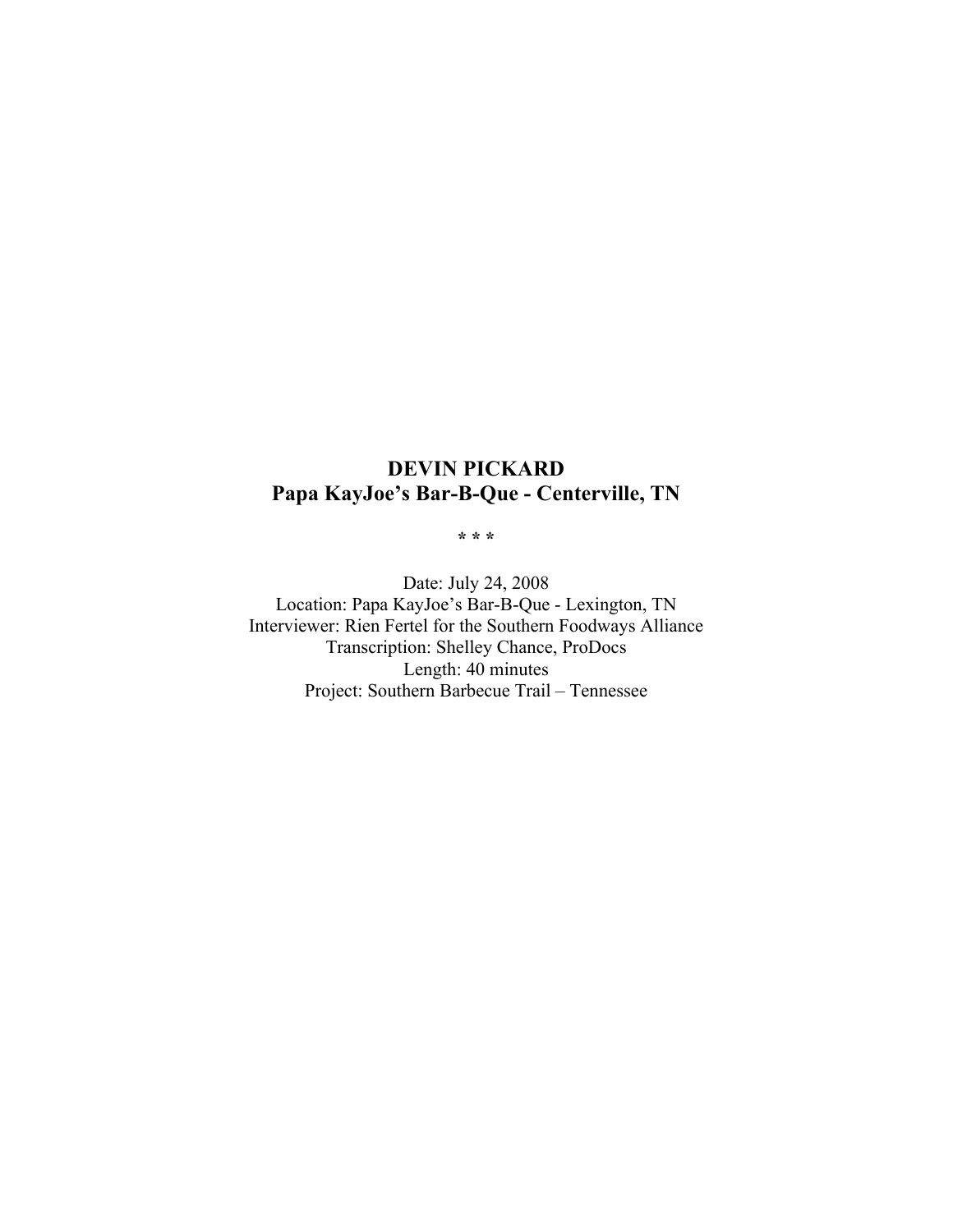# **[Begin Devin Pickard-Papa KayJoe's Interview]**

**Rien Fertel:** This is Rien Fertel with the Southern Foodways Alliance. It is a Thursday, July 24, 2008 just about 10 o'clock in the morning. I'm here at Papa KayJoe's Bar-B-Que in Centerville, Tennessee, on the Barbecue Trail with Mr. Devin Pickard. I'm going to have him introduce himself and tell us his birth date.

# **00:00:25**

**00:00:00**

**Devin Pickard:** Hey, my name is Devin Pickard; my birth date is August 15, 1969.

# **RF:** And you are the owner and founder of this barbecue restaurant, as I understand?

**DP:** That's right.

**RF:** And when did you open it? How long has it been around?

**DP:** We opened September 2, 2000.

**00:00:43**

**00:00:37**

**00:00:30**

**00:00:33**

**00:00:35**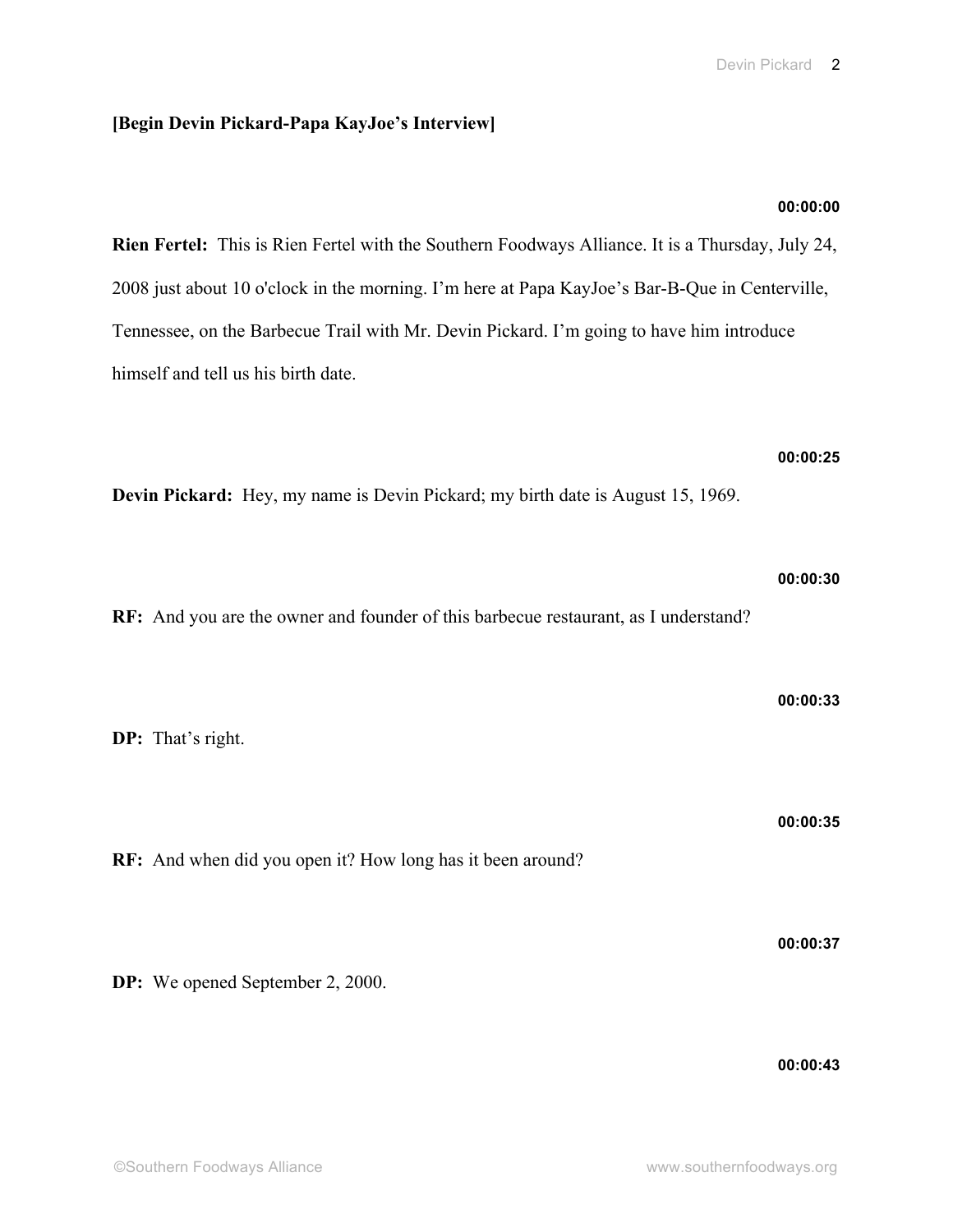**RF:** Okay; and—and we are in Centerville. The City is in Hickman County. Can you tell me a bit about the county?

## **00:00:51**

**DP:** Centerville is known as the—it's the County Seat of Hickman County which was for years known as Keg County. Now Keg County simply meant that there were a lot of folks who ran moonshine, made their living doing that and so that's where we got the name Keg County. Centerville, Hickman County is the birth place of Ophelia Cannon. Many people know her as Minnie Pearl. Recently a year or two ago had a—a statute put up of her on the—on the Town Square, so we're sort of for her; Del Reeves was also born and raised here. He—he recently passed away. He was a star on the Grand Ole Opry for years. We—I don't know what else we're known for really; a lot of good folks. A lot of people say that we're part of the buckle of the Bible belt, have a lot of churches—very religious town. I was born and raised here and—and I think it's—it's a great place. We have really good schools. We have a lot of diverse restaurants actually for such a small town; probably not many more than 3,000 folks or so inside the City limits. We have Mexican and fish and barbecue and spaghetti and pizza and this and that, so it's a good place. It's a good place.

#### **00:02:07**

**RF:** And you were born and raised here. Growing up what barbecue restaurants if any do you remember being in this—in this town?

## **00:02:16**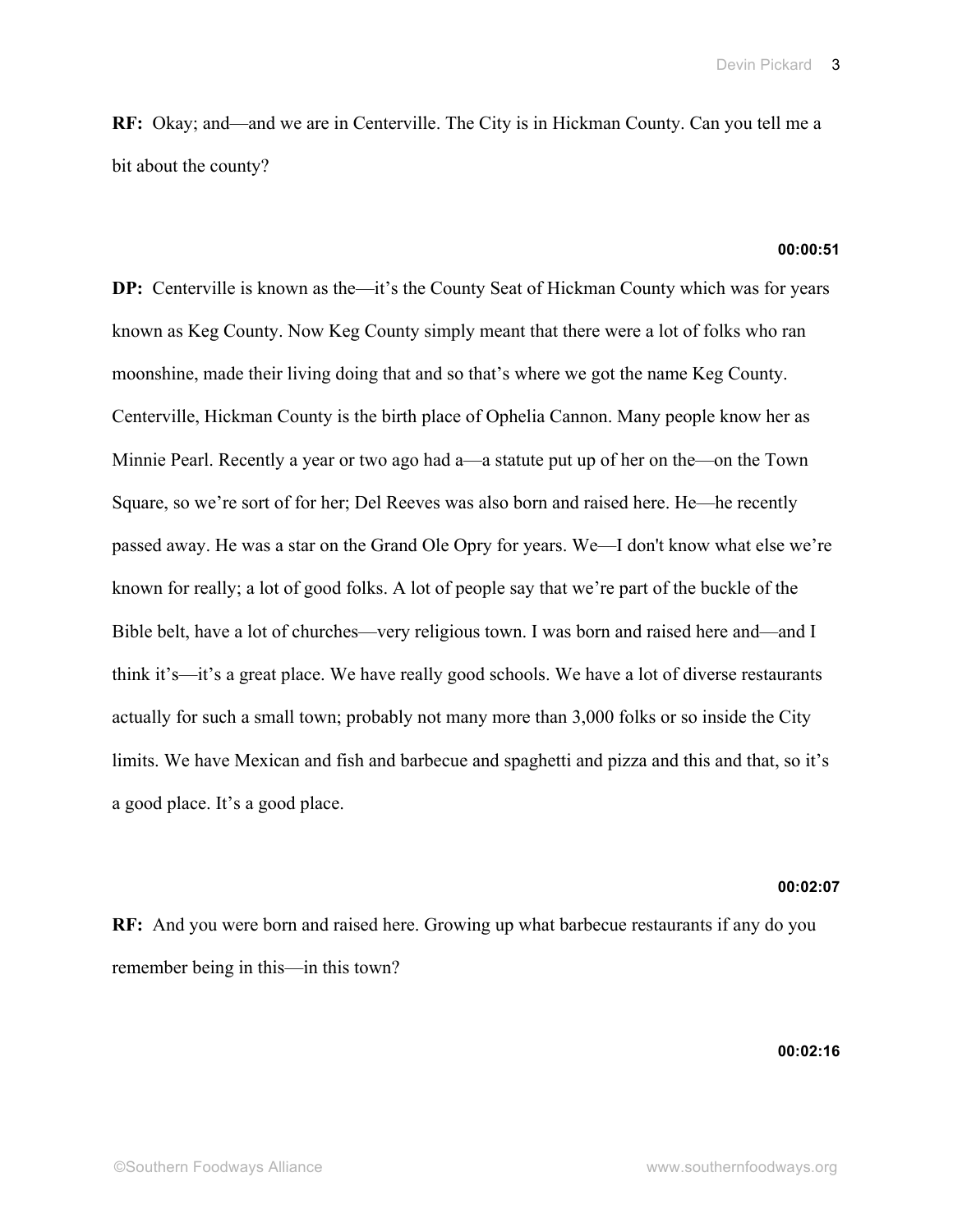**DP:** We had a couple of small ones that would—seems like barbecue restaurants are—are the most—I know restaurants are the most I guess opened and—and closed or failed businesses there are, but it seems like the barbecue restaurants even more so. We had a couple little mom and pop restaurants, barbecue related—Stone's Barbecue comes to mind is—is the name of one little place that—that was open for a while. And there's been some other folks who have really tried it but it's—it's been a real hit and miss. I would think—I may be wrong and speaking out of turn, but I think we're probably had—we've—we've had the—the best longevity of any barbecue restaurant at least that I can recall here, so what we hope is that when people in Centerville think of barbecue that they think of us 'cause we are the only if you will barbecue restaurant. I mean there are some other places here that serve barbecue but it's not their primary objective as it is here.

#### **00:03:14**

**RF:** And tell me how you got into the barbecue business. As I understand you—before you opened your own restaurant you—you worked in another barbecue joint.

#### **00:03:26**

**DP:** When I was about 15 years-old in high school I played basketball with a fellow who worked at a barbecue restaurant in Dixon, Tennessee which is just not too far outside of Nashville. And he actually was the cook and he cooked it the way that we do here, just in a pit with hickory coals and things like that. And so they needed someone to help him cook barbecue. So he asked me if I wanted to you know do a little work on the weekends or at night and make a little spending money and I was like sure. I didn't have anything else going on. So 15 years-old began doing that, learned how to pretty much do what we do right now; we—there's not much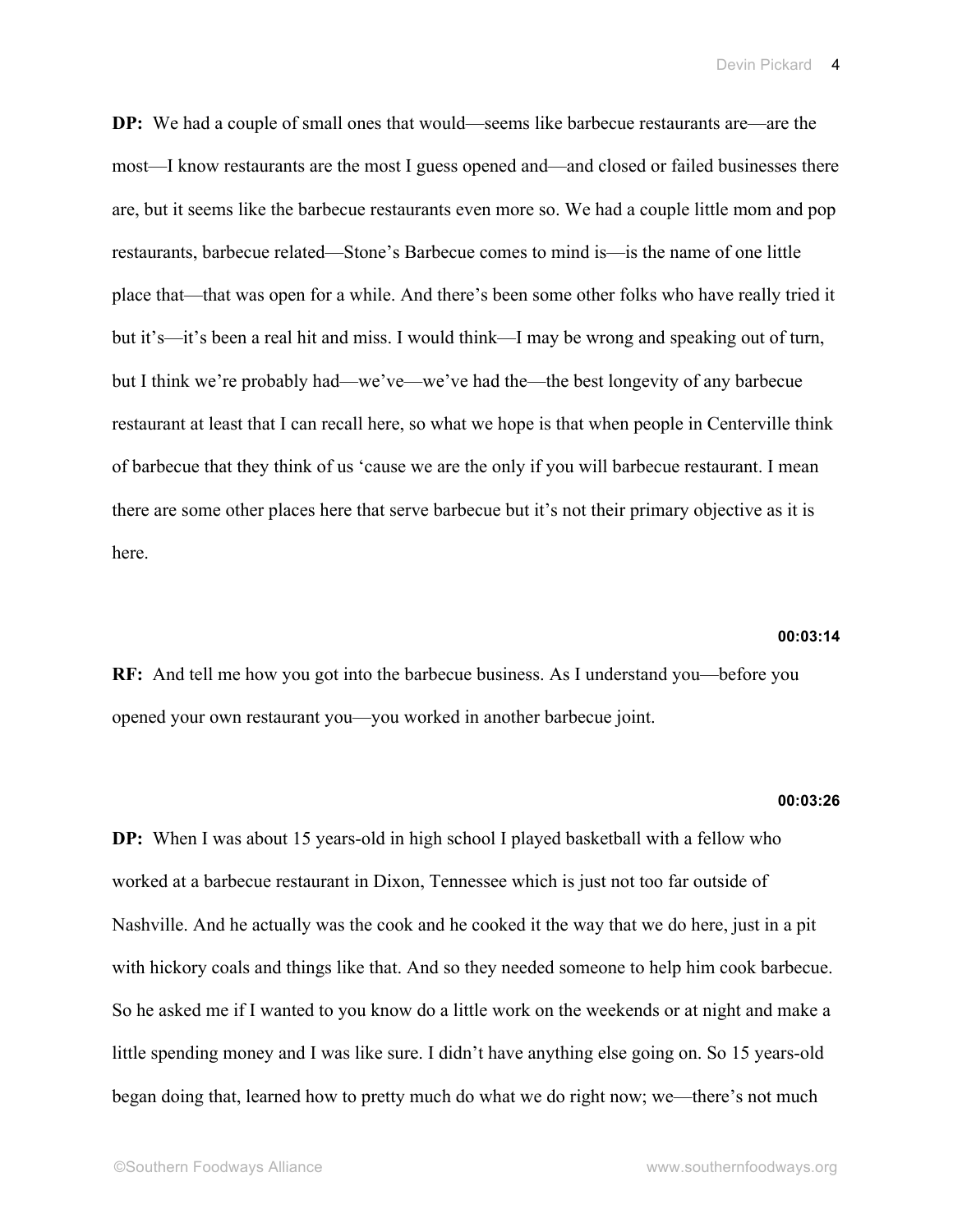different than the way—than the way we did it in—in Dixon and my brother also worked there as well from about the same age. He also has a barbecue restaurant; it's in Dixon now. Bart's Barbecue is the name of that but—so that's kind of how we—how we got started. And really liked it; kind of seemed to be our little niche and so here we are, some gosh well over 20 years later.

**RF:** Well what—what was the name of the restaurant in Dixon?

**DP:** Cherry's Barbecue.

**00:04:43**

**00:04:37**

**00:04:40**

**RF:** And who was the owner?

# **00:04:43**

**DP:** Bob Cherry was his name. Bob Cherry; he—he worked—he also had a—he had a big part in the Tennessee Walking Horse Breeders Association. He—he raised and trained walking horses for years and he was the Executive Director of that for—for several years and so he was—he called himself an absentee owner. More or less he left it up to myself and my brother to—to run it and—and so that's—that's kind of where we got our start. And we were both there until about the year—well we were there until 2000 when we opened this.

**00:05:16**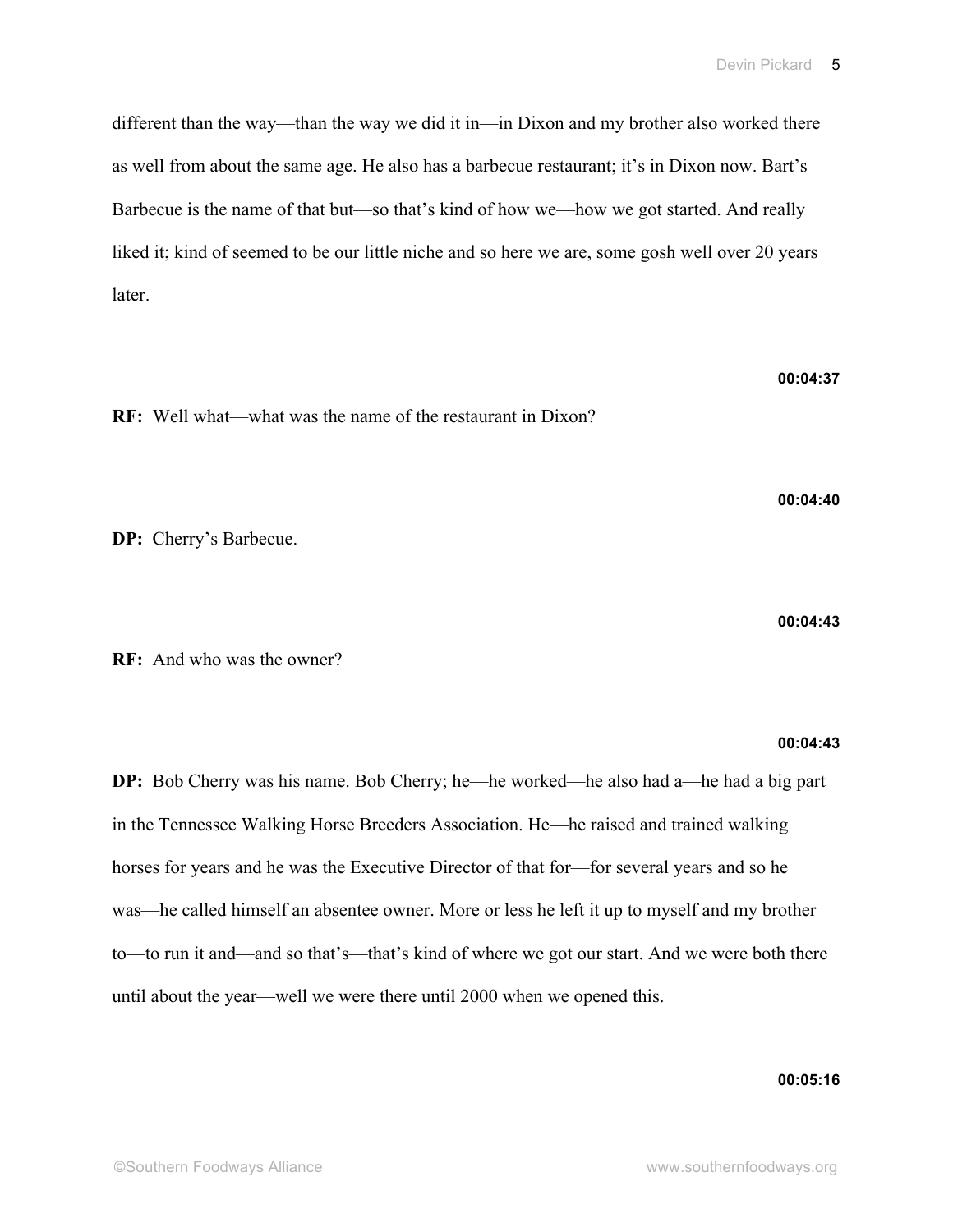# **RF:** Is Cherry still around?

## **00:05:18**

**DP:** No, no; actually Witt's Barbecue bought him out so that's—he's there now.

# **00:05:22**

**RF:** Okay; what—when you were running Cherry's what was your—were you front of the house, were you doing the cooking?

# **00:05:28**

**DP:** Did a little of both. My brother actually did most of the cooking; Bart did. He did most everything out back. I more or less was just the—the Store Manager and—and just handled most—everything inside. So I did everything out front and he did everything out back.

# **00:05:41**

**RF:** How far are we west of Nashville on Highway 100?

# **00:05:47**

**DP:** We're probably 60 miles from—from Metropolitan Nashville, Davidson County you know maybe 50 I don't know; so it's—it's not—you know an hour's drive.

**00:05:57**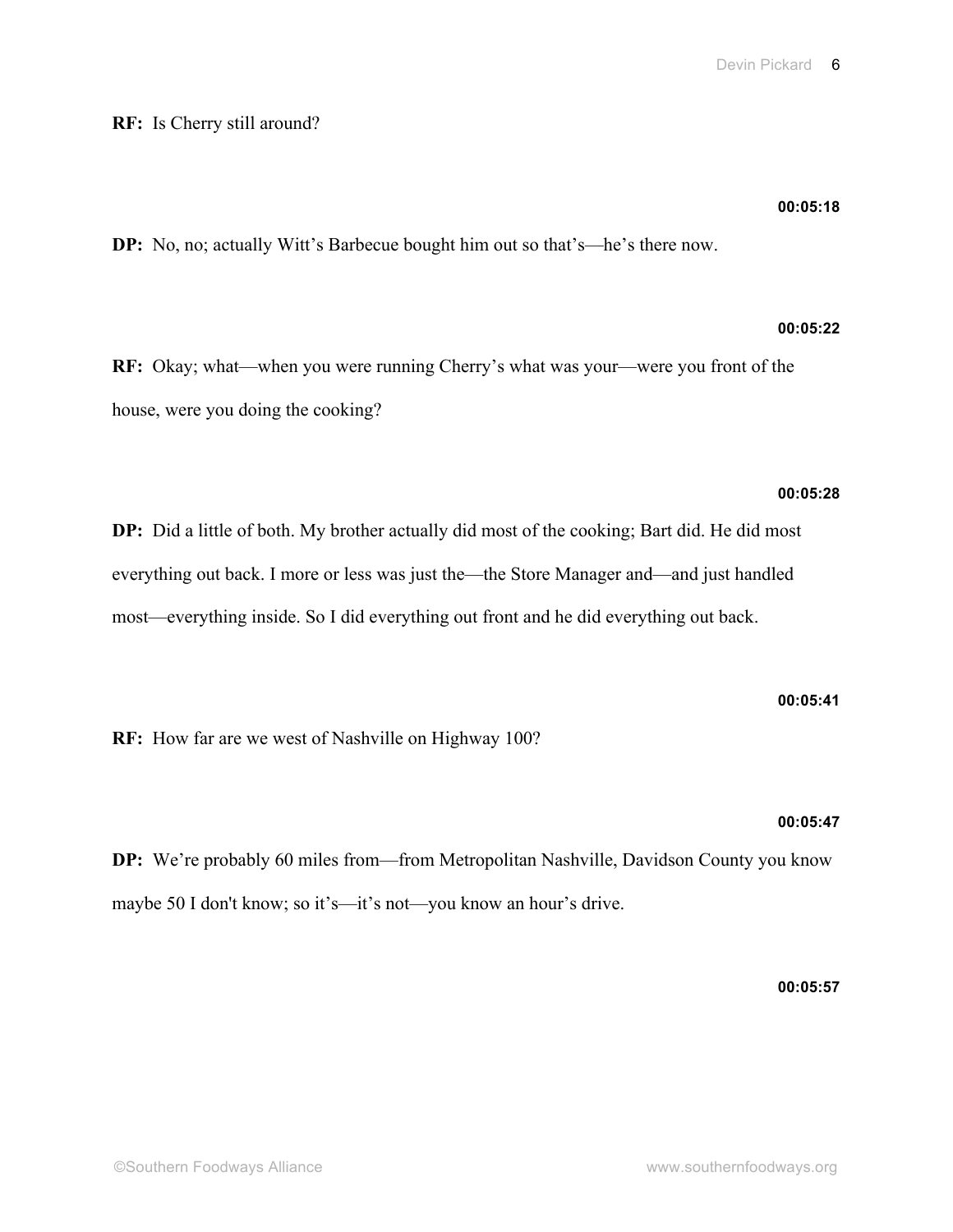**RF:** So we're close. So I've been doing a lot of research and interviews in Memphis and I—I found that maybe an hour outside of Memphis people still cook a style of barbecue called Memphis Barbecue. Is there a Nashville Barbecue?

## **00:06:12**

**DP:** I don't—I don't necessarily think so. I know that folks—in places like Memphis, maybe in the Carolinas, Kansas, Texas—obviously all these people have their different styles of barbecue. I don't—you know I don't think that Nashville necessarily has a style. I think there are several different styles there but I don't think folks are necessarily devoted to one particular kind. I know that our—our style of barbecue is—is more of a—it's hand pulled and—and sort of shredded by hand but it's not chopped with any kind of a clever or anything like that. It's just strictly—we cook Boston butts and—and we hand pull that. We do not mix it with any sauce, just a little salt more or less but—but then what I'm getting at is—is the other fellow here in town who—who does barbecue as well, his is more pulled and a little drier than ours, a little—little stringier and—and so everybody kind of has their own different way of doing it, but I don't think that Nashville itself would have a particular—this is Nashville Barbecue type thing.

#### **00:07:18**

**RF:** Right; so you—you cook Boston butts you said. Why do you cook butts; why do you think it's a good piece of meat compared to shoulders or similar cuts?

#### **00:07:28**

**DP:** At Cherry's Barbecue we cooked shoulders and shoulders are—are very good. There's no question about that and I know a lot of folks use those. A lot of work in pulling the shoulders; a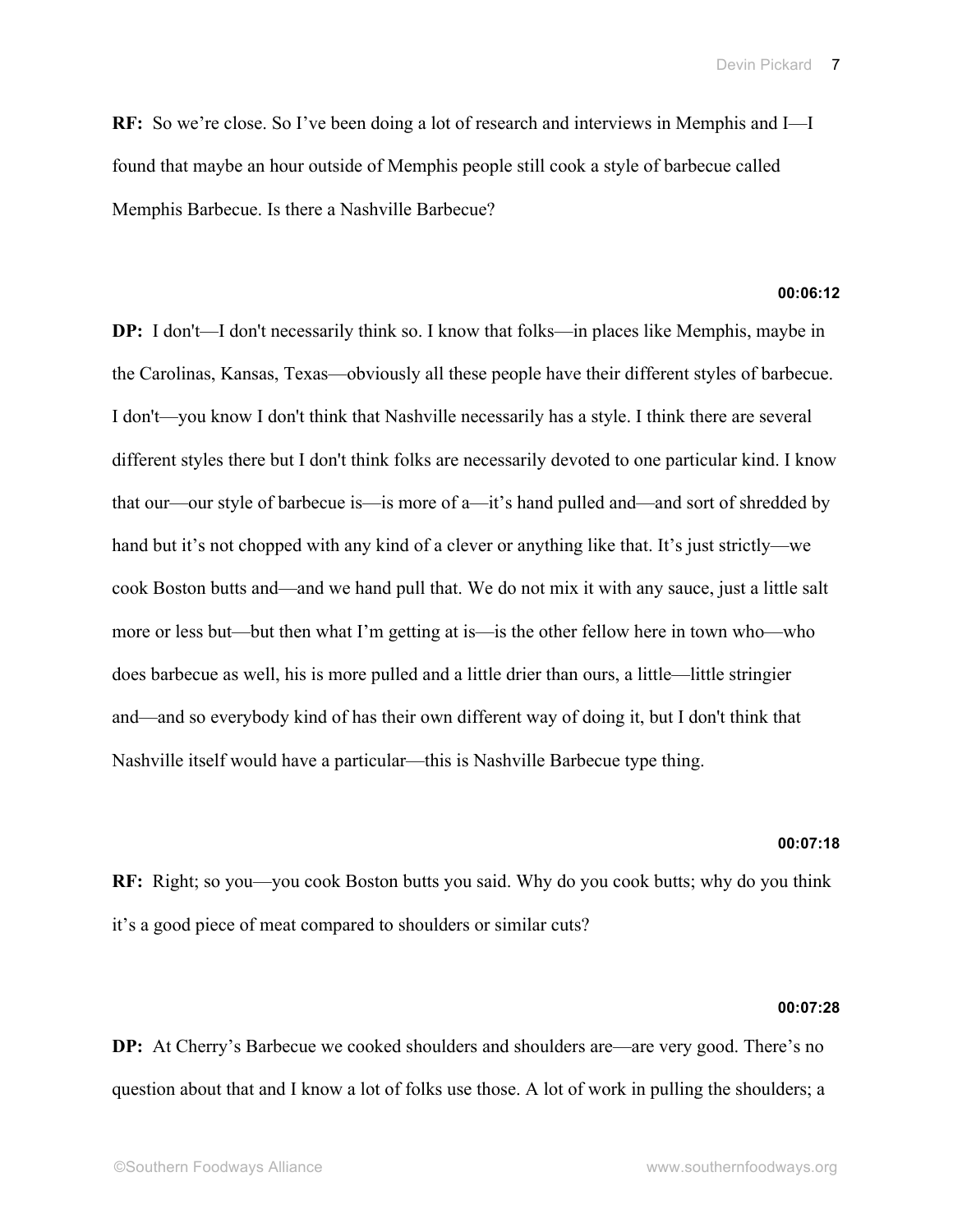lot—several bones, gristle fat, vein—this and that; when I opened here one of my salesmen said well have you thought about trying Boston butts? All I knew was shoulders and I intended on cooking shoulders, but—so he—he brought me down a pack or two of Boston butts. Cooked them and just immediately fell in love with them because a lot less waste; the yield to me is—is certainly is—is far better. Just one bone, just a little bit of fat and you're good to go pretty much; it's just—it's a lot less complicated. I think it's the—the yield again is—is greater. Little easier to handle 'cause they're a little smaller, cook—can cook them—if you're pushed a little you can cook them a little quicker I think. And so it's just a matter of preference and—and to be honest I guess it's just me being lazy; it's just a lot less work but—but to me I can't tell a lot of difference in a shoulder—in shoulder meat as far as the actual taste and in the Boston butt, so—. It works for us.

#### **00:08:40**

**RF:** Yeah; I want to ask about the cooking process. Do you—and you know starting at the beginning, do you season or salt the butts before you put them on?

#### **00:08:49**

**DP:** Yeah; all we do is just regular table salt. We—we put the butts, cut side up and season season them with salt—quite a bit of salt actually and then that's all that we do to them, literally. We don't—we don't have any kind of a dry rub; we don't inject anything in them. Again at the end—the end product is not mixed with any kind of sauce; it's my opinion that if your meat is good you may not necessarily want sauce on it. I think sauce tends to—obviously it somewhat hides the flavor of the meat and so we prefer just to make the sauce our self which it's homemade, but we make that and have it on the table here. But we have a lot of folks who do not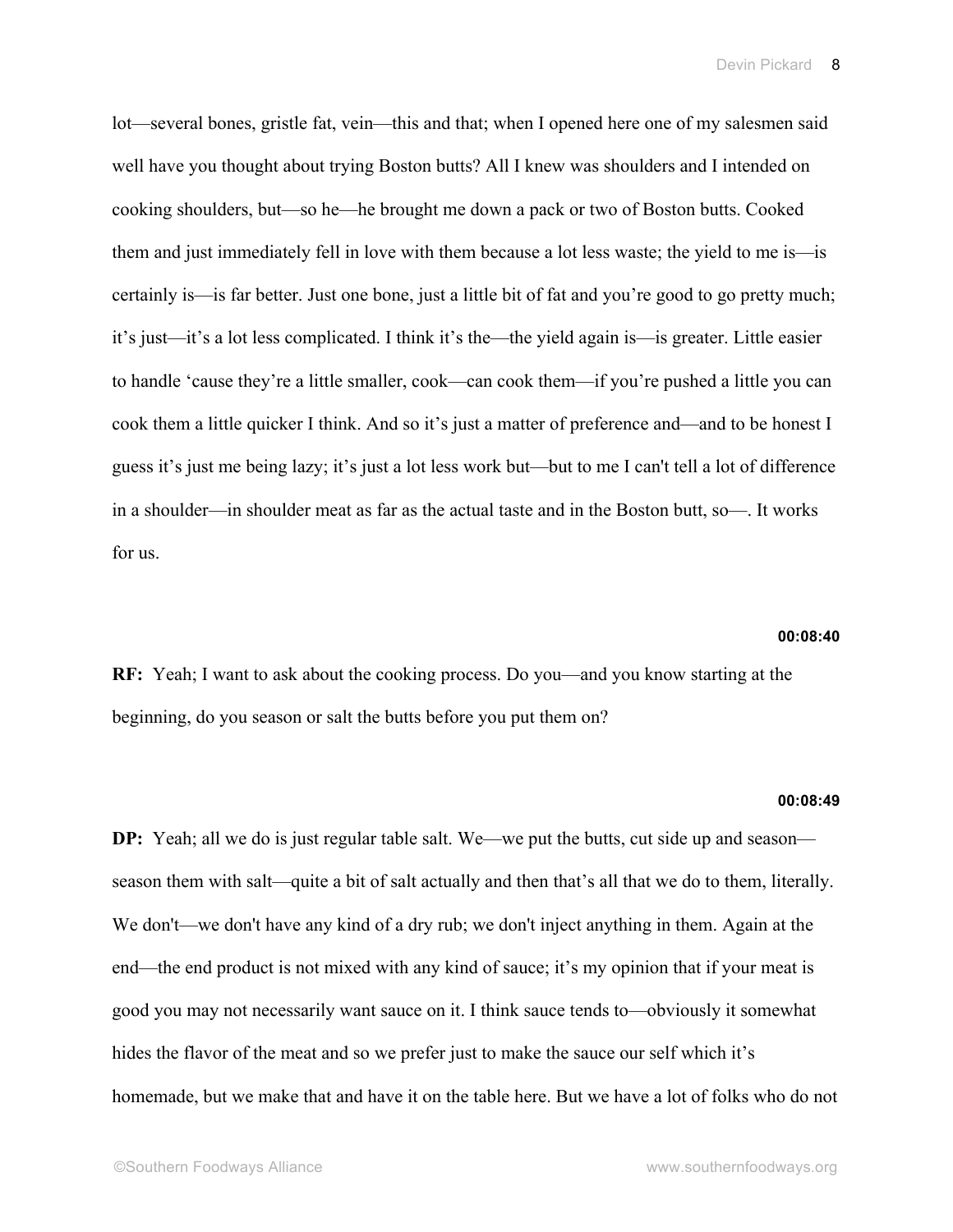use sauce at all and so really from—from the beginning the process is just a little bit of salt and that's it. And it—again it—it seems to work or has so far.

#### **00:09:44**

**RF:** And—and how long does the meat cook for?

# **00:09:46**

**DP:** We try to cook it 12 hours to 14 if we can. Now again that process can be sped up if you need to but obviously as most people know, the longer you can cook it and the more you can draw it out the—the more tender it'll be, the more moist it'll be, so—so we can get them done in eight hours if we had to. But we generally cook them overnight; usually put them on—we have a—a fellow who works—we call third shift who is our main cook. He will get the meat on around 6 o'clock, 7:00 or so and then we take it off the next morning or I take it off around 6:00 or 7:00. So normally it'll run about 12 hours; we cook it every night. It's fresh every day and we cook pork, we cook brisket, chicken, ribs, turkey which is a big seller and—and all that's just done on—on the pit. We burn hickory wood, shovel the coals under the meat, and that's it. I mean it's not—not—it's not brain surgery.

**00:10:47**

**RF:** So you use 100-percent hickory?

#### **00:10:50**

**DP:** That's it; we mix—occasionally we'll have somebody that will bring us a little bit of oak or something that might get mixed in with it but predominantly everything we do is hickory. I've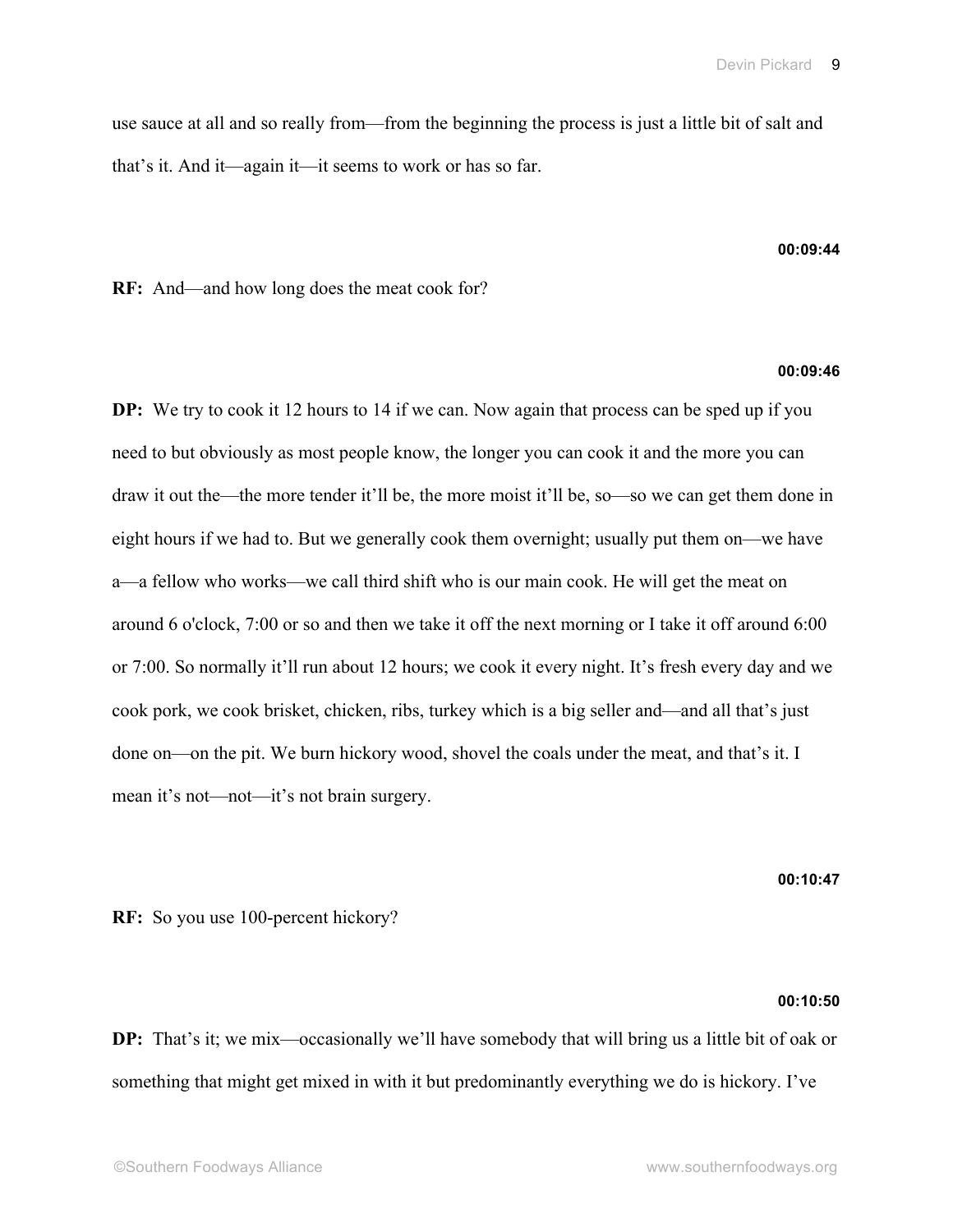got a buddy who owns a hickory mill. You see the trim around the windows right here; that's that's hickory and he—his expertise—he cuts hickory poles and uses them for—he makes—he cuts it in a certain way and then ships it up north somewhere where they make furniture out of it. Well he'll get a lot of pieces that he can't use and you'll see them out back in a minute on the trailer and—and he—we get those and it works out well. And then we have some local folks who you know if a tree blows down or if they're trying to clear off some places they'll—they know that we use hickory and a lot of times they will come and we'll buy it from them, but—but my buddy Joey is our predominant supplier.

# **00:11:38**

**RF:** How—how do you speed up the process? Is it just a matter of adding more fuel?

#### **00:11:42**

**DP:** Yes; that's it—fuel being coals. We can cook it at a little hotter temperature. I'll let you know—you can go out back and look in a little bit but there's—I mean there's no knobs, there's no gas lines, there's no eyes, there's no thermometer; there's—there's nothing. It's just coals and a shovel and you do it—you do it long enough and you begin to learn how to fire the meat, how to—how many coals to put under there given what—given how—how fast you're trying to get it done. So you know just if you wanted to cook it quicker again you—you risk it being drier but it's just a matter of adding more coals and—and more frequently rather than letting the—the coal time, you know you may put coals under the meat at—at the beginning of an hour and may not you know fire them again for another two or three hours. The heat outside has a lot to do with that; if it's dead in the middle of winter, obviously it takes for us because our building is not insulated. It's just an old fallen down pit; the one that like you might imagine in my opinion in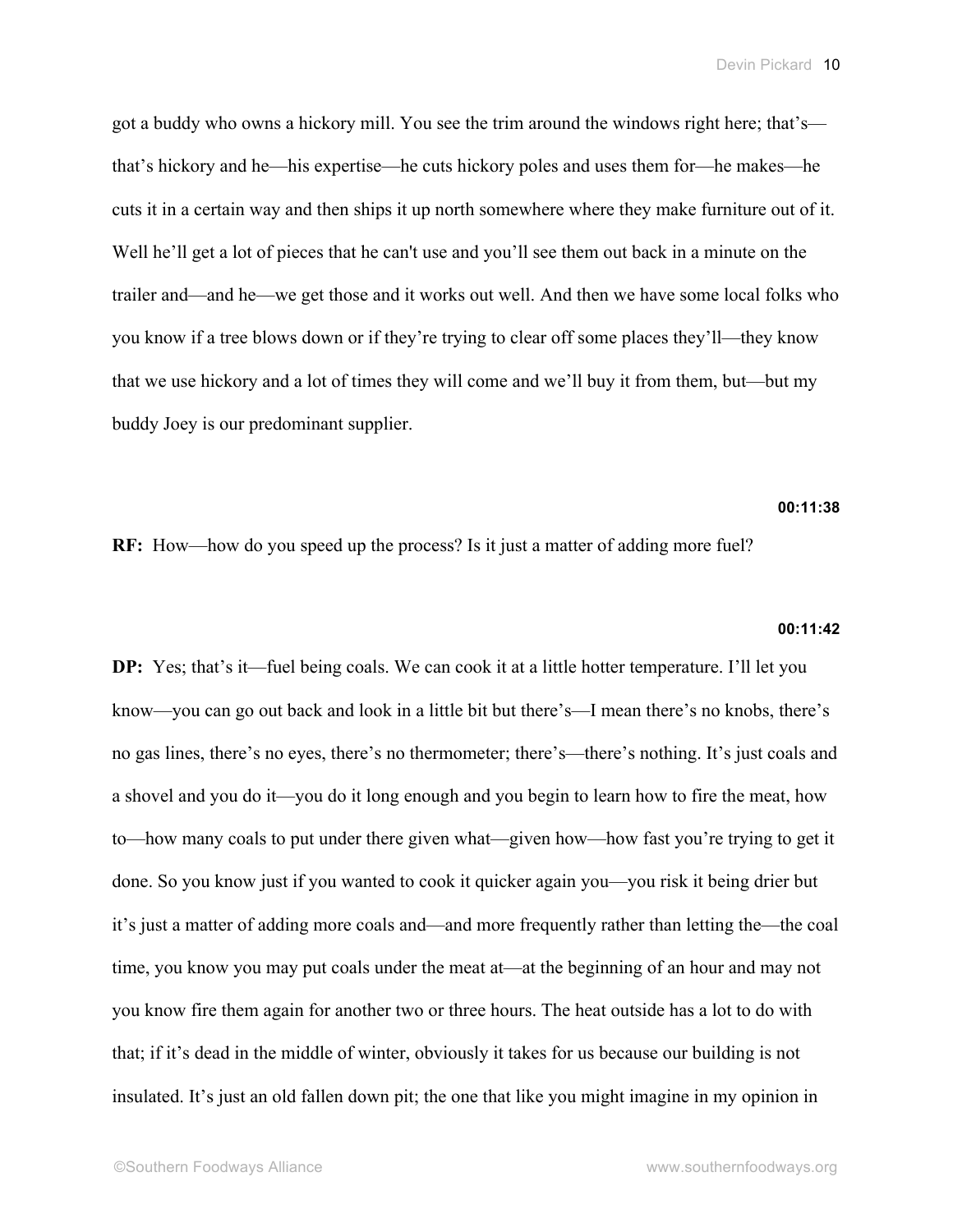the South, and so we have to fire it a lot harder in the wintertime. The summertime like today if it's going to be 90—95 degrees like it has been the last few days the meat cooks a lot quicker, and so it just depends on a lot of different circumstances and—and a lot of different variables.

# **00:13:07**

**RF:** Can you describe the pit how it's constructed and laid out?

# **00:13:11**

**DP:** It—it—let's see; it's probably—it's concrete block, probably four feet high and then it's just wood studs, metal roof, some screen around it; it's not pretty by no means. Again we've had a few fires, but it's still standing. I expect one morning I'll get here and the thing will just have have fallen in and—and the smart thing would probably be to obviously have some type of metal—metal trusses so even if it did catch fire it's not going to burn down but it's—it's got the—my wood burner is just outside the door. It's a—it's quarter inch gas pipeline that I got from my uncle who worked for the Gas Company and there have been thousands and thousands of fires built in it, and—and I mean it will withstand a long, long time. So it's just—again in my mind's eye it's what people would think a barbecue pit is supposed to look like. It's not real clean looking on the outside. It's charred. It's burnt and it just looks like something you'd see out back behind a barbecue restaurant, so—.

**00:14:24**

# **RF:** And you built it yourself?

#### **00:14:24**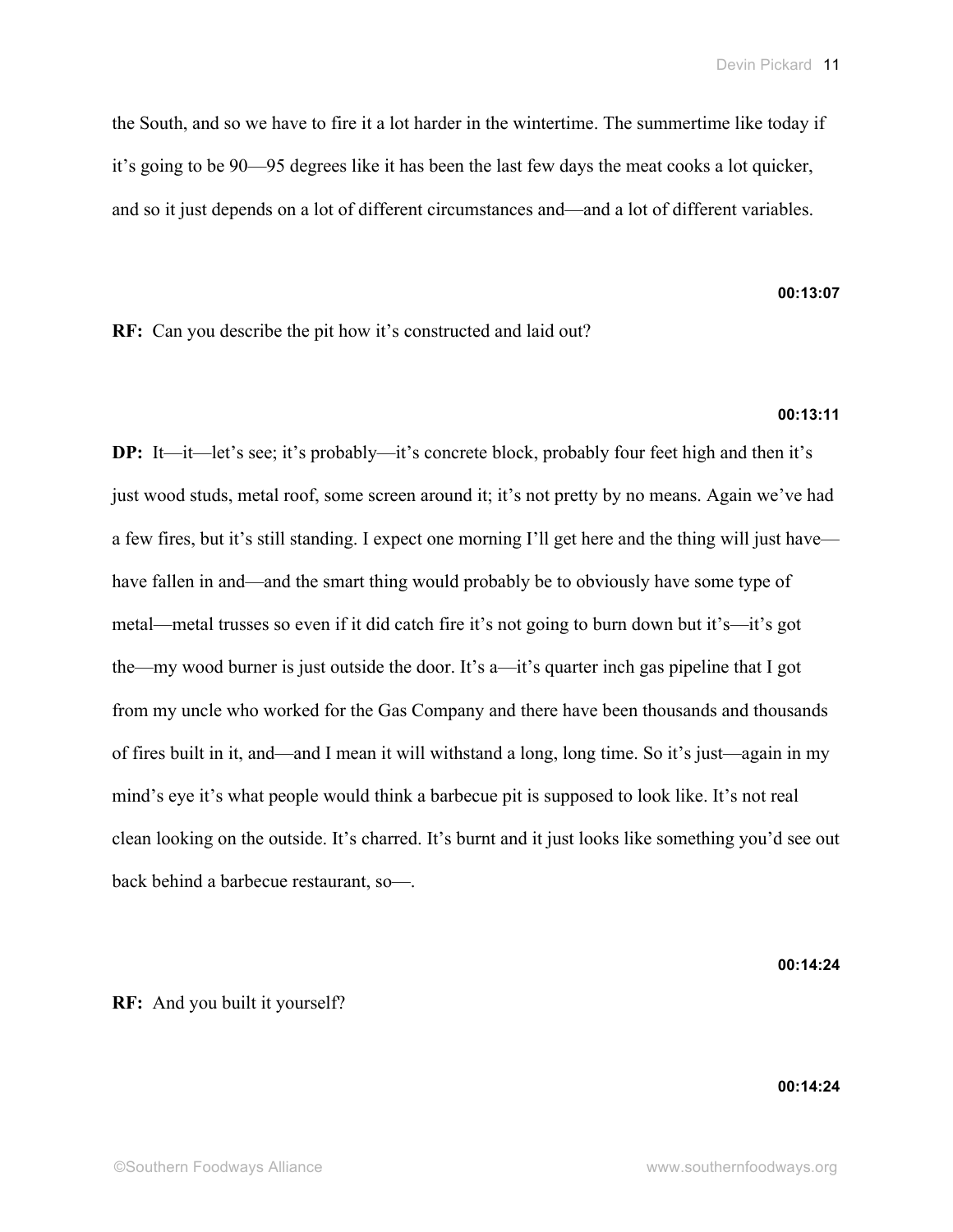**DP:** Yeah; myself and my dad actually built that and—. We didn't lay the block; had—had somebody to help do that but outside of that everything else we—we did that—we put it up ourselves and again it's caught fire a few times but that's just part of it.

# **00:14:41**

**RF:** Okay; I want to ask about what you serve of course. You know, I think what you're known for, what's most interesting here is—is the sandwich. It's a cornbread sandwich; can you talk about that?

#### **00:14:56**

**DP:** Yeah; we—we made little cornbread fritters. Some people would call them fritters or hoe cakes; they look like pancakes pretty much, little flapjack looking things and we did that in Dixon at Cherry's but—which was—which was good and we sold a lot of that. But we just more or less cooked them on top of a flat grill. When I came here my grandfather told me that everything is—is—everything is good fried in lard. And so we began coating the—the grill, the griddle fairly thick in—in lard and literally we—we fry these. Not the healthiest thing in the world but they're fabulous; they taste really good and it more or less you fry up two of those. We fry them fresh as ordered and pile barbecue on top of them. Some people you know put slaw on them and this and that, pickles and whatever. We—we serve everything pretty well plain and then if folks want something added on top then we do that. I know there's some places that it comes standard with slaw on it, with pickles—whatever and I found it's a lot easier just to put it on as they need it than to try to take it off if they didn't want it and then you—then you ruin that, so—. That's probably one of our best sellers is the barbecue on cornbread. We—we sell a lot of turkey; I think a lot of folks have become a lot more health conscious and you know being the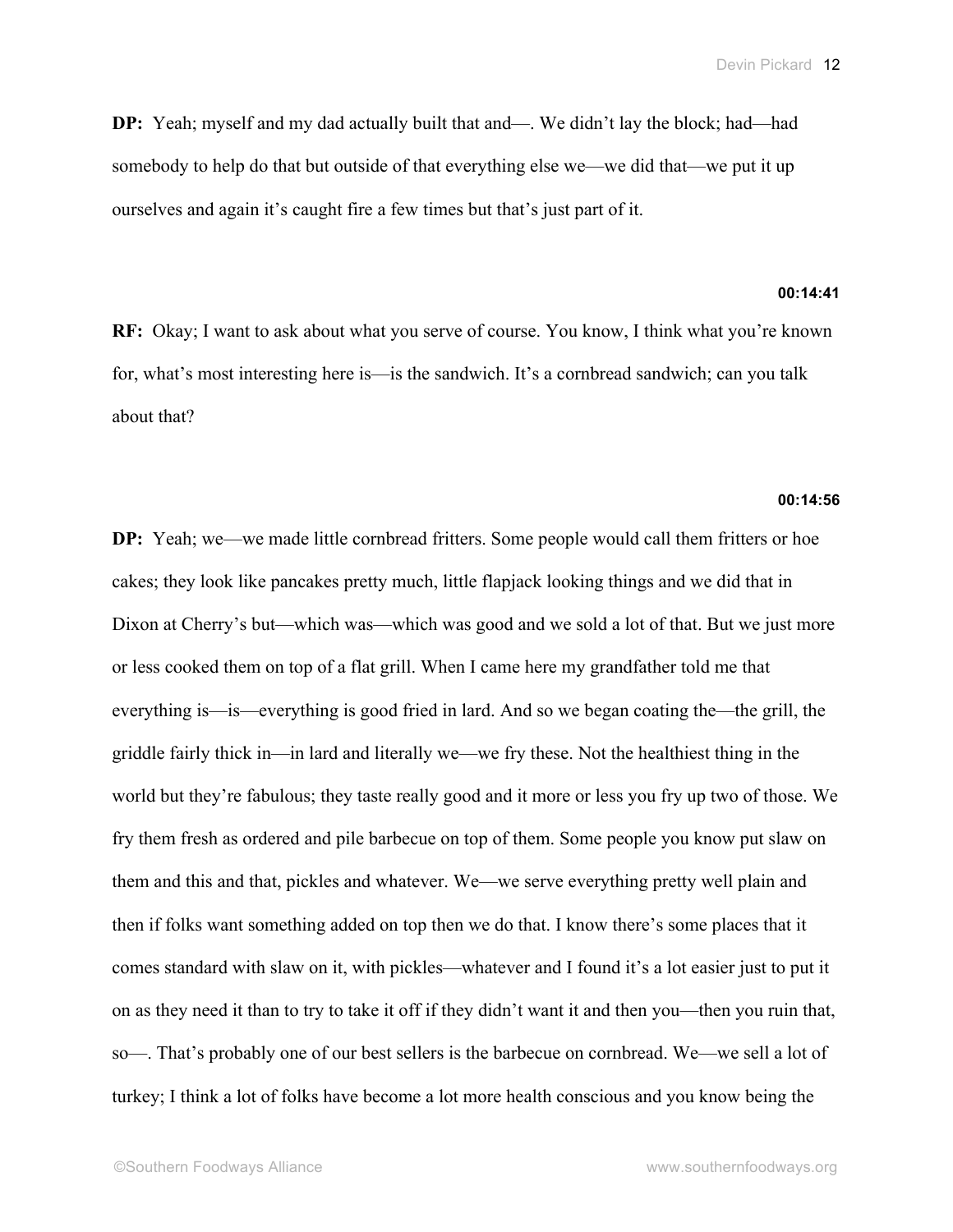greasy spoon that most barbecue places are and I don't claim to be any different, it—it is good to have something of a healthy nature. We have that; we have smoked half chickens. Again we do beef brisket; we pull that. We don't slice it; we pull it just like we do the pork. On Fridays and Saturdays is when we have the chicken halves and—and pork ribs, spare ribs. We do everything is from scratch; turnip greens—pretty—I say everything; most everything is from scratch turnip greens, white beans, baked beans; potato salad is made in-house; the mayonnaise slaw is made in-house; vinegar slaw is made in-house so everything has our little handprint on it in some way.

# **00:17:03**

**RF:** Where did these recipes come from? Did you make them up?

#### **00:17:08**

**DP:** Again a lot of what we do here was—was brought from Dixon and what we did there and I gained at least a base knowledge of how to do those things. And over the years some of these recipes have evolved, changed a little bit; the sauces have evolved and changed a little bit. So you know I can't take all the credit for all the recipes. I have a—a couple of buddies who—who help me. I also am a full-time Minister, so I'm not here all the time. I'm here most every morning getting things going but as far as actually working during the day—so I've got a couple buddies who help me and have come onboard and one of my partners is usually here—again he—he works the third shift when we're closed with the cook out back and he makes the potato salad. It's his own recipe—from scratch; they do that every night. The baked beans are his own recipe from scratch, so most everything again is—it's—it's fresh; it's done daily and—and I think it's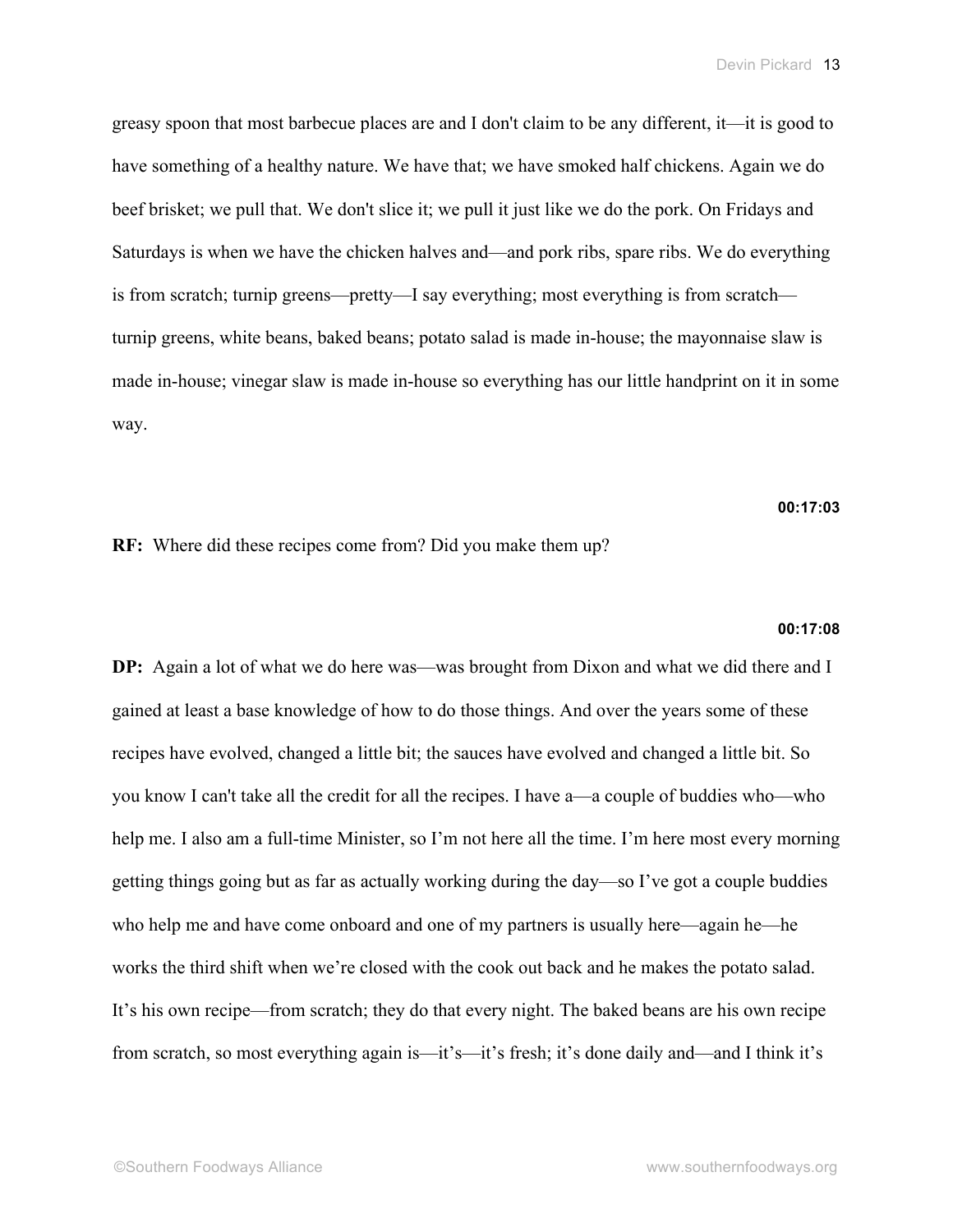different than what anybody in Centerville does for sure and—and probably farther out than that,  $so$ —.

# **00:18:18**

**RF:** The—the cornbread is it a sweet cornbread or not so?

# **00:18:22**

**DP:** No; all it—it's cornmeal, it's eggs, and it's buttermilk and that's pretty much it. The lard is where it gets its flavor.

# **00:18:31**

**RF:** Is it—is it fried in a mold or just on—?

# **00:18:33**

**00:19:04**

**00:19:06**

**DP:** No, no; it's just—it's fried on a flat griddle and it—it actually—it will only spread out so far. We try to make it thick enough that as—as you put it on the griddle and it's obviously hot, probably 300—350, they'll start spreading a little bit but they'll eventually stop like a pancake because it—it is so hot; it'll cook. And so we—we flip them and let them get good and brown on both sides and they're—they're good to go.

**RF:** And tell me about the sauces. How many sauces do you have?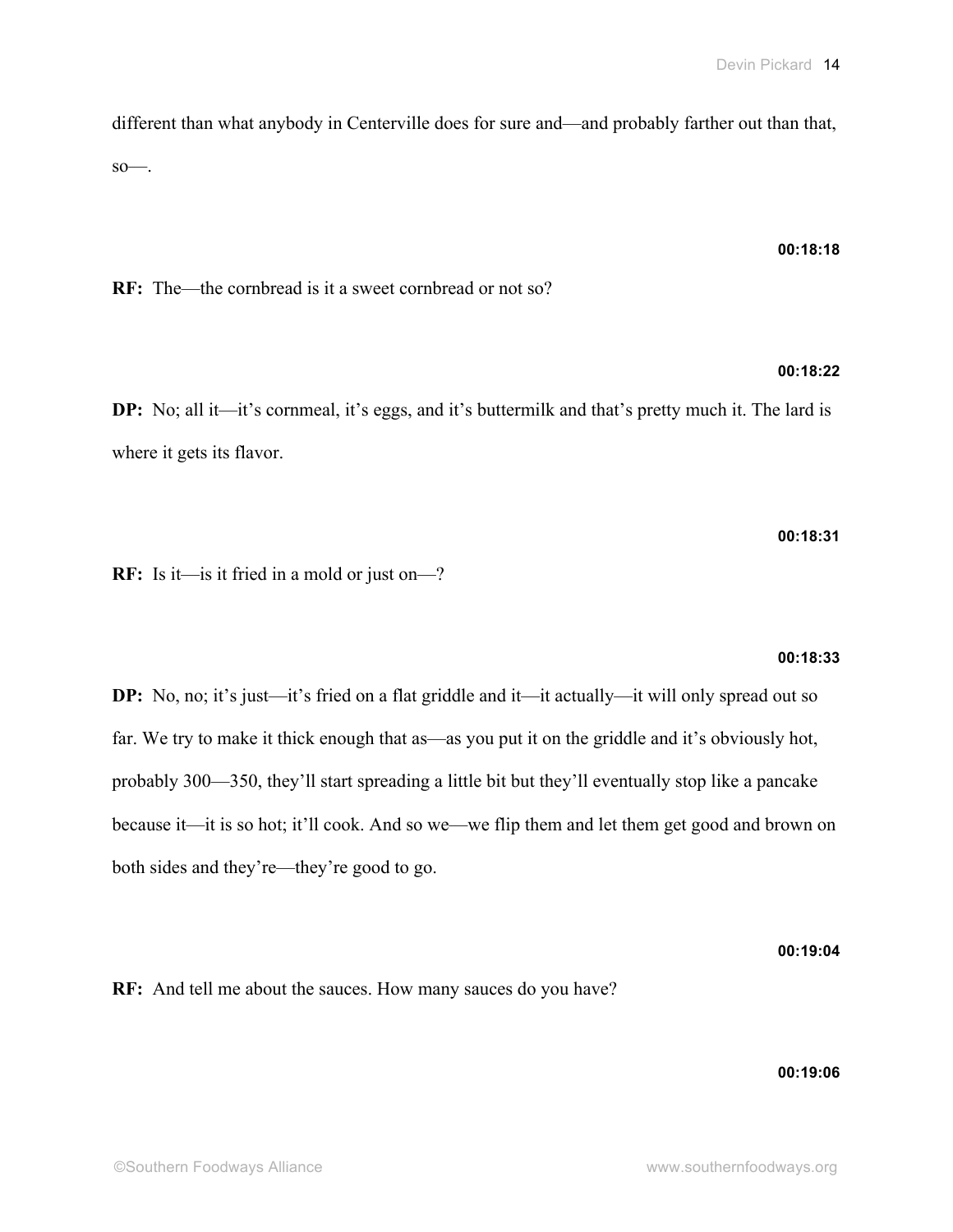**DP:** We have a mild sauce—these sauces are vinegar based. We have a mild, we have a hot, we—we can do an extra hot although we don't have it; we just make that as people need it, just add a little more pepper. Those are vinegar based. We have a sweet sauce that is more ketchup based and brown sugar based and we have some other—obviously some other ingredients in that. The sweet sauce is—is a—is very good and it's a big seller. The mild and hot regular sauces are somewhat thin; it's not a real thick sauce. It helps to—to permeate the meat rather than just sitting up on top of it. The sweet sauce is a little bit thicker because it has brown sugar in it. And—and it kind of—it's kind of a nice variety. It's kind of a—I wouldn't say it's a spicy sweet by any means. It's—it's just more or less kind of a thick sweet sauce. It's really good on chicken and really good on the ribs; it's good on all of the meat for sure. So that's kind of the varieties and of course we have ketchup and things like that. But that's—hot, mild, and sweet is our main sauces and we make them all from scratch. We don't buy them, so—they're good.

**00:20:15**

**RF:** All right; and—and tell me about the providence of the name Papa KayJoe's.

#### **00:20:19**

**DP:** The land that the restaurant is built on is—is family property. My mom and dad live in the house just above us where he was raised. My grandfather died at 94 year-old in 1999 and after his passing my—my dad and his brothers as—as they were sorting everything out we ended up with—with this property where the restaurant now sits. It was—it was just a wooded lot right here on the highway so we decided well if we're going to try to do our own thing this is the time. So in comes the bulldozers and the laborers and built the building. Trying to think of a name that was somewhat catchy; we called my grandfather Papa, hence the name Papa. At the time we had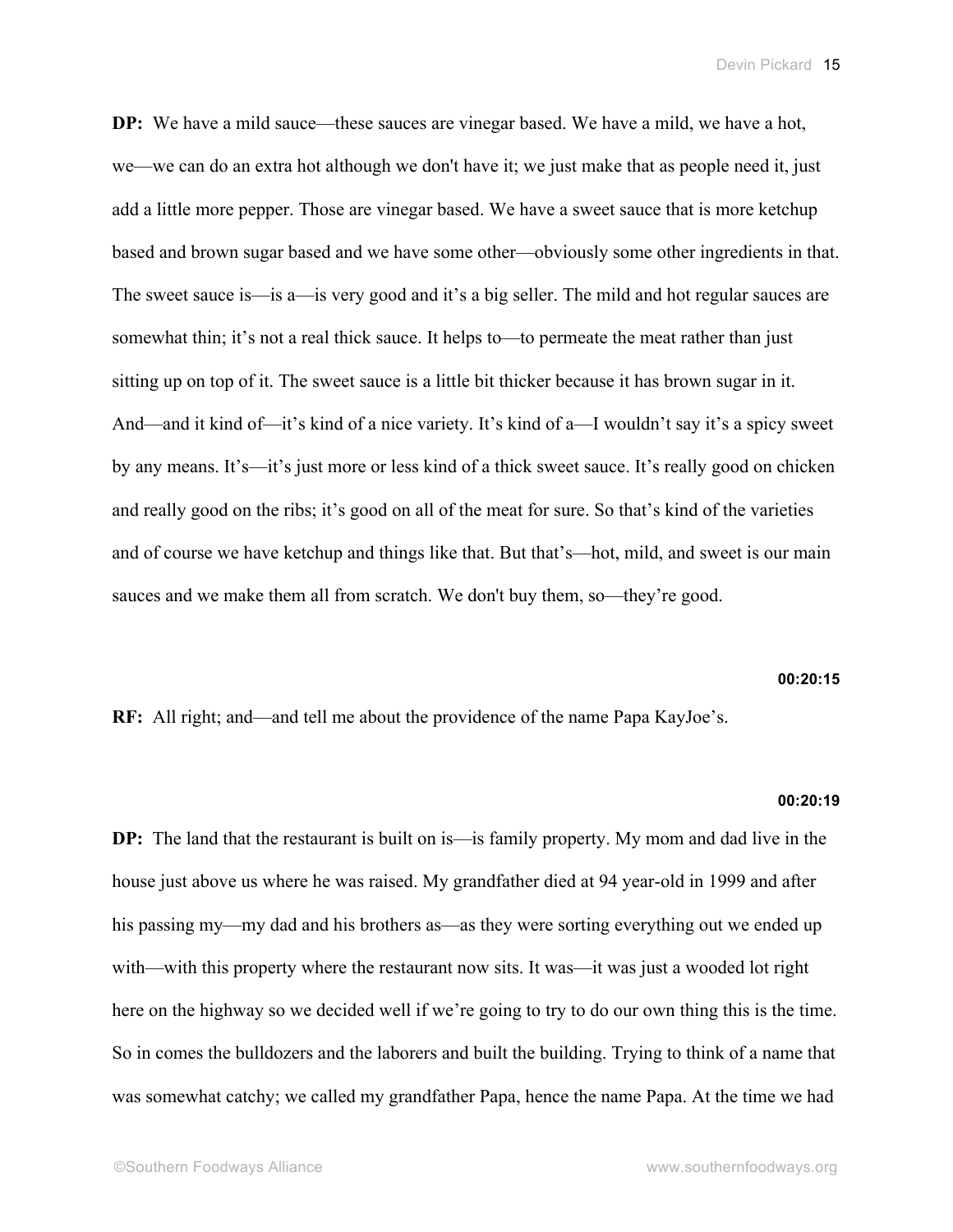two children, Kaylie was our daughter—oldest—and Jordan our son. We called her for short Kay and called him for short Joe, and so came the Papa KayJoe's. Now since then we've had another daughter; her name is Ruby named after my—my grandmother on the other side of the family. We had a Ruby-Q for a while; we tried to fit her in 'cause—so she didn't feel left out. She's just still four and doesn't—she's not old enough to realize she's—she's not in the name, so as she gets older we might have to work her in somewhere but—but anyhow, Papa KayJoe's—my grandfather and our two oldest children.

# **00:21:45**

**RF:** Do your two older children work here or help out?

# **00:21:45**

**DP:** Kaylie is almost 16; she will be in January. She has a lot of extra curricular thing going on; she plays lots of sports—basketball and volleyball which keeps her pretty busy. She has helped some. Our son, Jordan, just turned nine and he does like to put on an apron and walk around and help as he can. They—they like to do it 'til it's not fun anymore and that usually lasts about five minutes and then—and then they're done with it, so—. But we—we come here and eat a lot still; you know it cuts down on our grocery bill at home. We'll come down here and eat and it is the real family atmosphere. We try to make it that way. My wife and I both work this very diligently and daily for the first six years of its existence. I mean I literally lived here as most folks who run restaurants know very well. Now my wife, she works for the school system; again I have—I'm a full-time Minister as well as—as doing this. So but—but it is still very much a family business and—and that's kind of the atmosphere that we're going for. We want people when they come in—you see all the stuff on the wall. My dad writes a local little article for the local paper about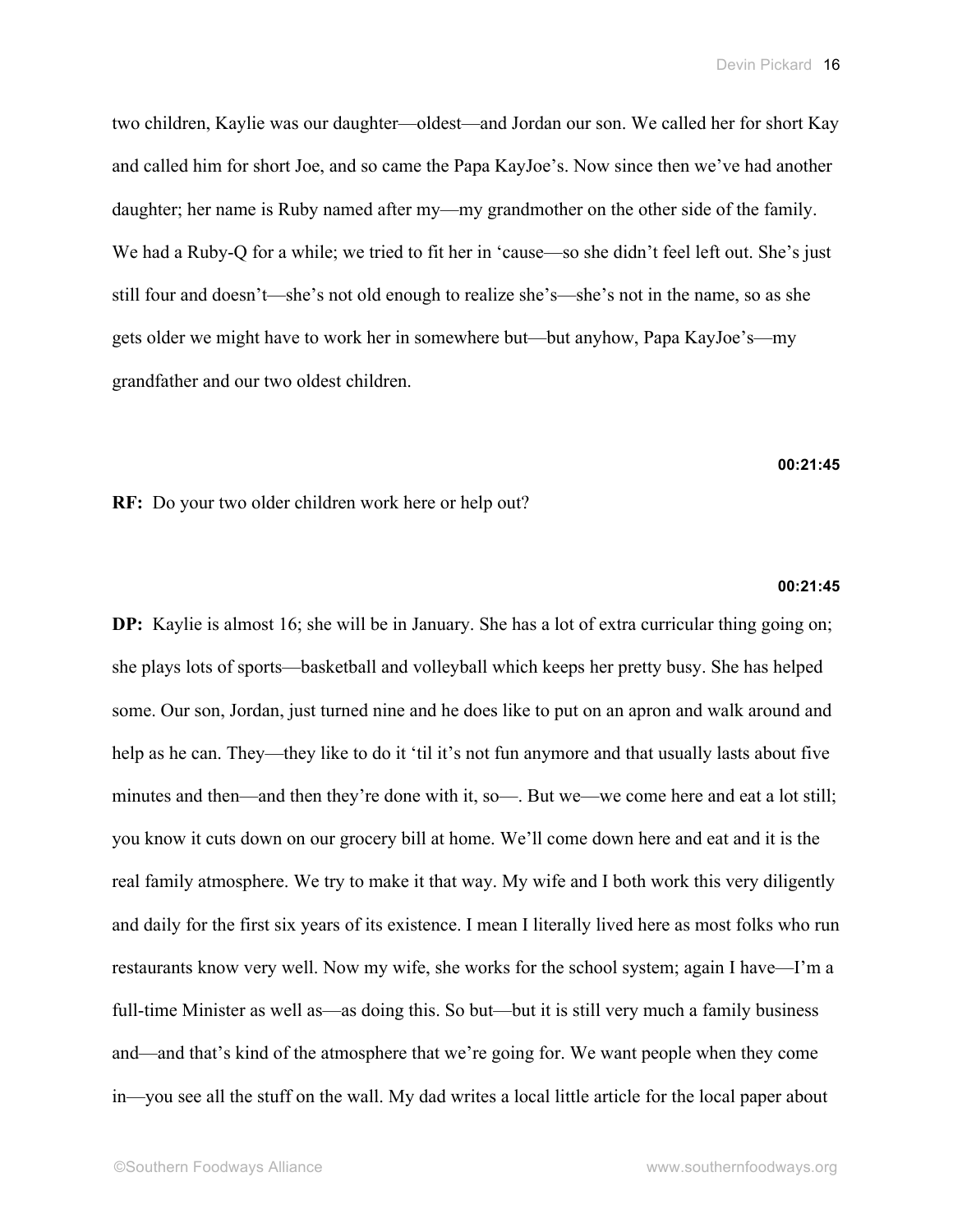once every three weeks called *Yesteryear* about just a lot of the things that happened way back when in Centerville and we have those things scattered on the wall. And have a lot of local Hickman County Bulldog jerseys and things like that—football helmets, so we try to make it a place where folks feel at home and welcome. They—they kind of know a lot about it when they come in because they may see some people on the walls that they know. The bar that's here at the—at the front of the restaurant was originally in an old grocery store here gosh close to 100 years ago and the—the story is told that Davey Crockett danced on that. He was—apparently had a little too much to drink one night coming through Centerville and he—he danced on that drunk. Now I can't verify that but I can't find anybody that can say that it's not true, so we—we tell the story as if though it were true.

# **00:23:53**

So that—it's a real piece of memorabilia; a lot of folks can come in and say that—I've seen that bar before; I've seen that bar before. And—and they remember it, so it's just a real hometown—hometown place.

#### **00:24:06**

**RF:** How did you get a hold of the bar?

#### **00:24:09**

**DP:** My grandfather—Papa had acquired it; I forget how he got it but he was a real pack rat and never threw anything away. The store's name—well the fellow named Walt Thompson owned the store. My dad worked for him when he was a teenager; that was pretty much where everybody worked growing up. He would deliver groceries on his bicycle and things like that. I think it was an old—I say a meat counter; I know that he says a lot of bologna was sliced on it.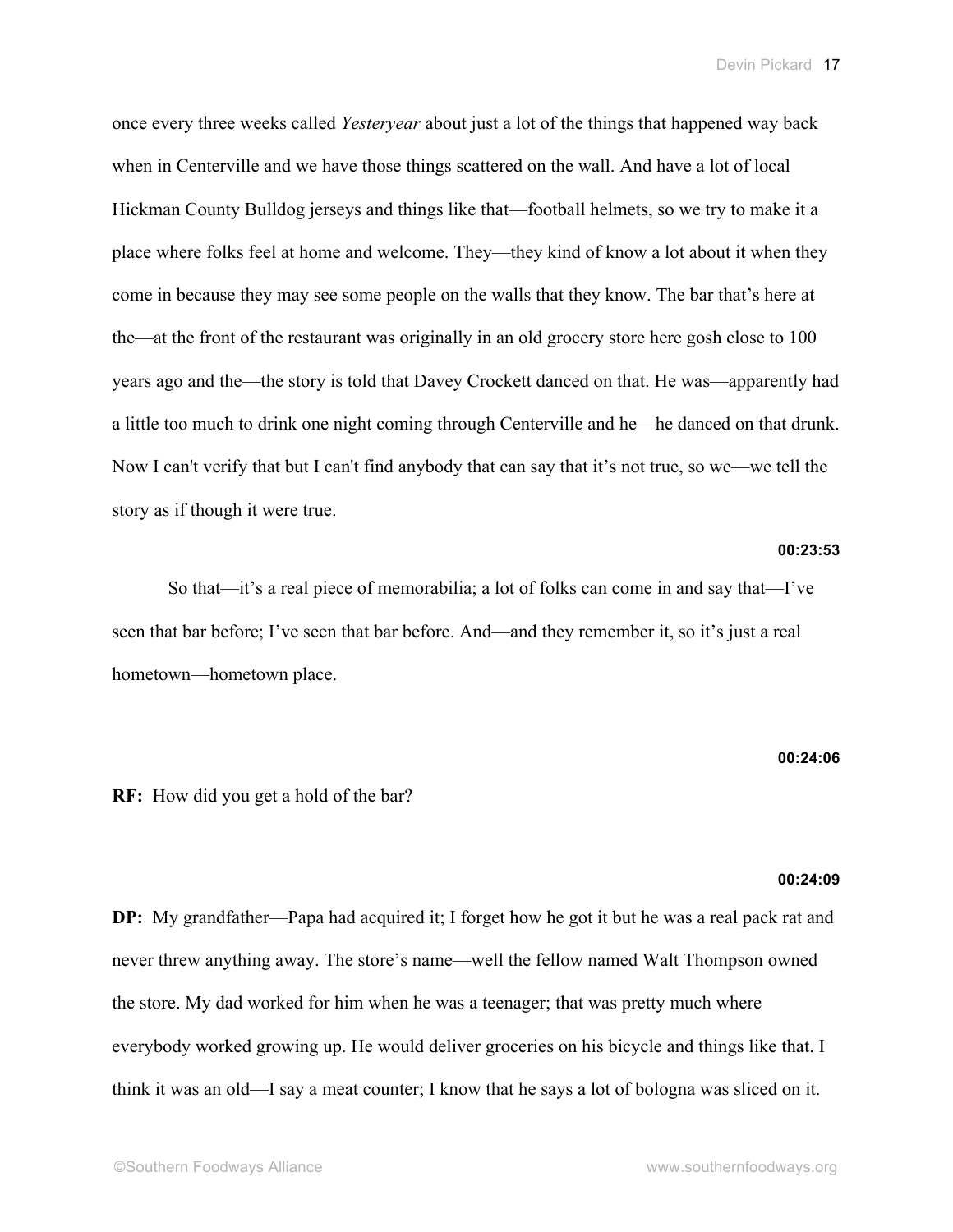But somehow my grandfather ended up with it and when he passed we were looking through the house and looking at different things and again it was about the time we were getting ready to open this and came across it. And I thought well that would be a cool centerpiece for folks you know when they first come in the restaurant; that's the first thing you see. We have five stools there that if you want to belly up to the bar as it were you can and a lot of people sit there and eat. We keep you know local—we keep the news—the daily paper there and folks come and grab it and they'll read it while they're eating. And so it—it's a piece of nostalgia that a lot of people remember.

# **00:25:11**

**RF:** Papa did—did he cook or—or barbecue more importantly?

#### **00:25:16**

**DP:** No; he didn't. My brother and I were—were and are the only ones in our family who kind of stumbled into that. He was a—just kind of a laborer; he—he had his hand in building a lot of the buildings here in the town of Centerville. A lot of the merchant stores he had a part of building. He was a bricklayer, masonry; there—there just wasn't much of anything that he—he could not do with his hands and that's—that's kind of how he—kind of how he stoned out his little piece of—of living. My dad worked for a couple of local plants here for the most part during his working days. My mom works for the Department of Health. She's still working right now getting ready to retire. But my brother and I are really the only two in our family who—who do this. It—it wasn't a family thing. Now there's a part of me that hopes that it continues after I'm gone—that my children will want to have a part in this. They may and they may not; I don't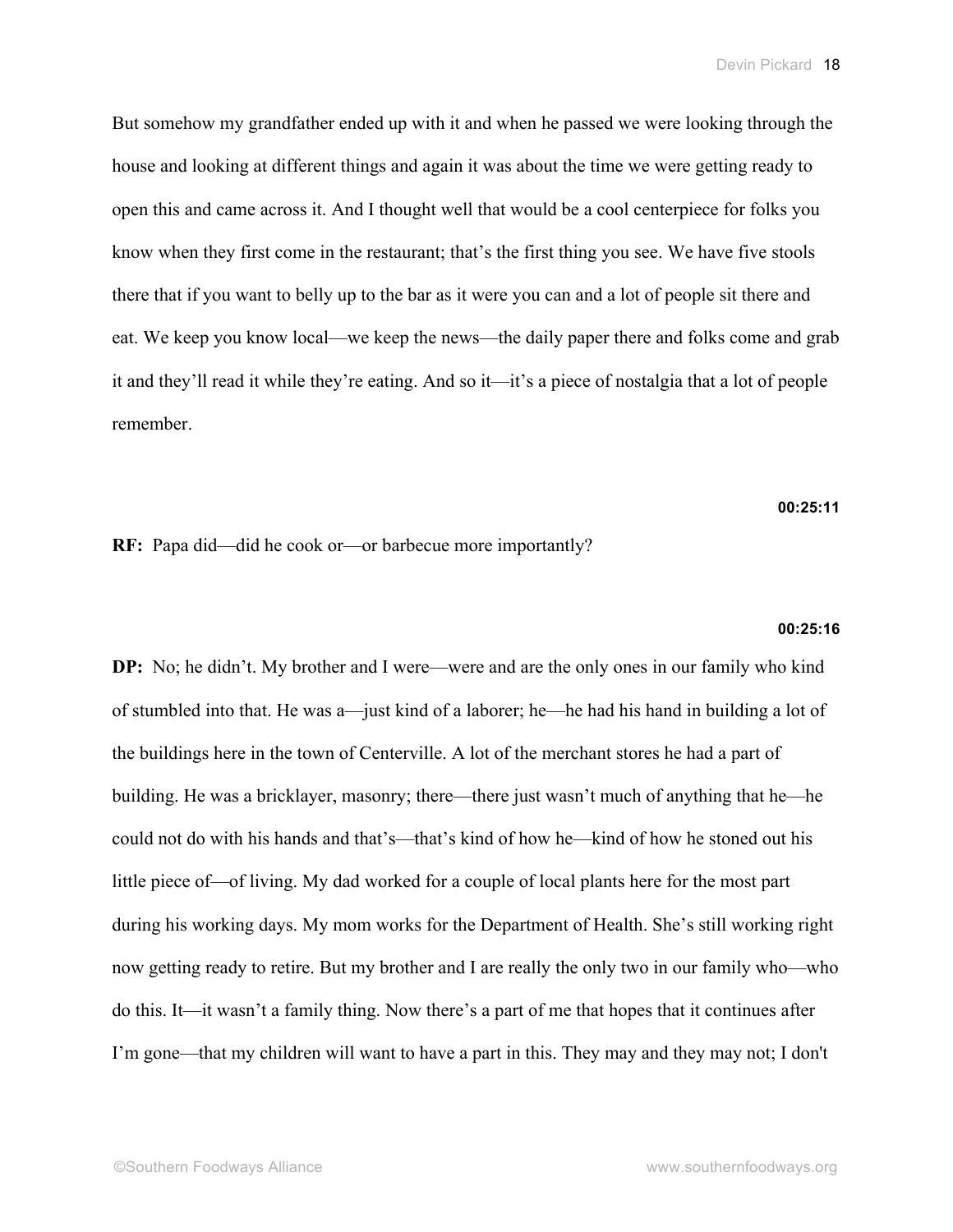know. So this wasn't something that was passed down to us; again just something that we learned when we worked in Dixon.

#### **00:26:20**

**RF:** Is—any members of your family, maybe your grandmother, your mother a good cook or famous for their cooking in the family?

**00:26:30**

**DP:** Well they're famous—they're famous with us. I mean they—

**00:26:34**

**RF:** Well what do they cook? What do you—what do you eat at home?

#### **00:26:37**

**DP:** My grandmother on my mother's side her specialty was brown beans, and so any time we'd go to her house and they lived—they—they—she's passed since but they lived down in the country in—in Lewis County which is close to here, you know brown beans, cornbread, corn creamed corn, creamed corn, turkey and dressing. My mom is a fabulous cook; I can't say that she has a specialty necessarily. She does great at making sweets and things like that which we're big on that. And so you know we like to eat for sure. And—and so there—there have been a few things that—that we have—have served from time to time off and on that—that she has made. If we have some type of catering event and they want maybe a special type of cake you know or some cookies she'll help us out and do that. But so yeah; I mean there—there are a lot of good cooks in our—in our family and—and so we've—we've learned some—some little nuances from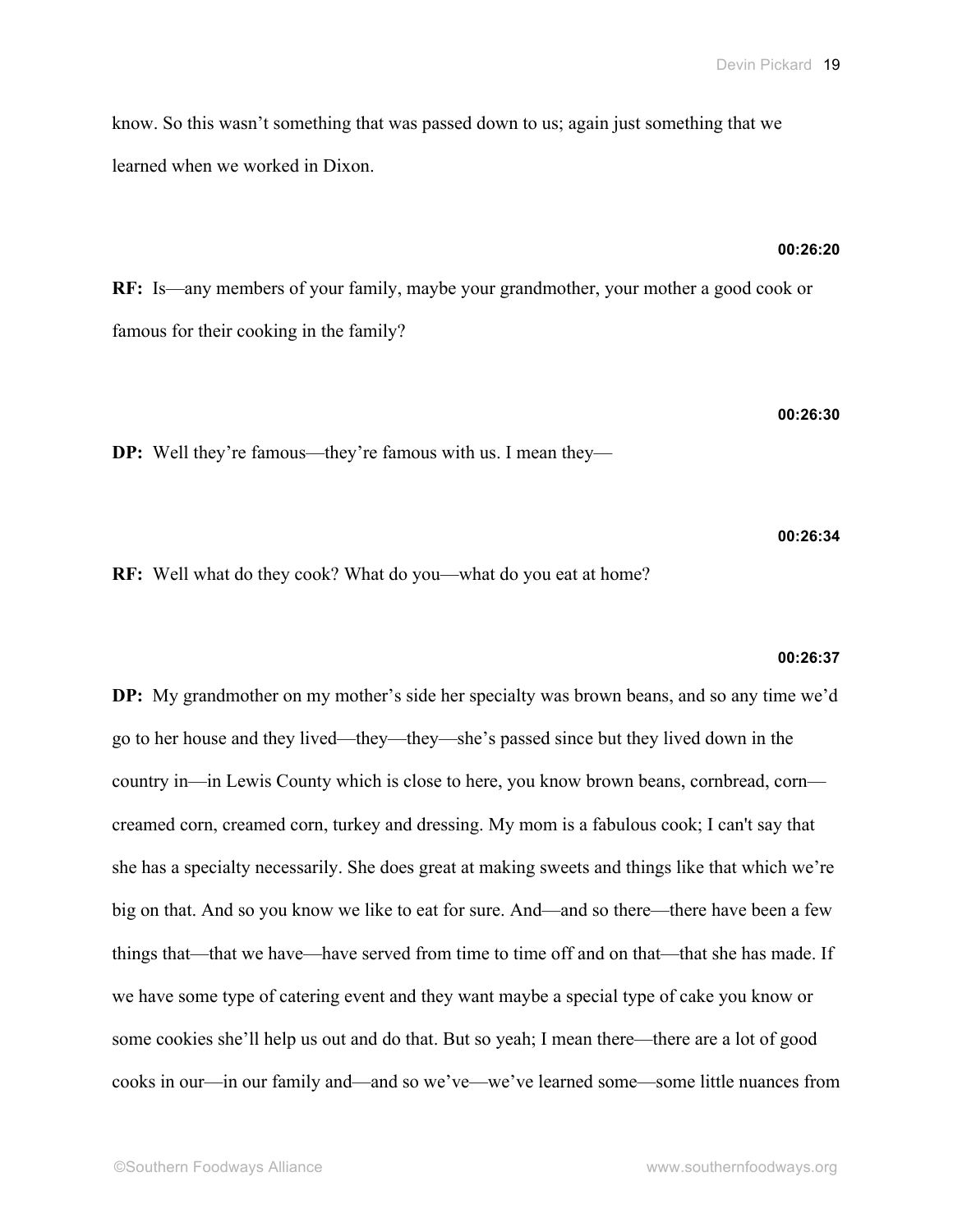them that maybe don't necessarily come out with the full product but hey why don't you add a little of this to your mayonnaise slaw? It will make it a little better—things like that, so there's there's certainly been some family influences in some of the ingredients and some of the ways that we do things.

# **00:27:54**

**RF:** What was the most difficult part of running a barbecue restaurant either when you started or now?

#### **00:28:00**

**DP:** I tell you; when I—when we first opened there was quite a bit of—I don't know if I want to use the word *hype*. When anything new opens in Centerville it's a big deal because the— Centerville is so small. Everybody knows what's going on and so for about the period of about um—it took us probably four months—five months to build this. So you have folks driving by every day and they realized something is happening. Well the local radio station did a little piece on us—coming soon; Papa KayJoe's Bar-B-Que, so it was kind of hyped up. Of course we you know advertised in the paper we were getting ready to open and all that. Anyhow, the first month we were open I just—I about cried every day because I didn't think there was any way that I could keep up the pace that we had started. Everybody in town literally every day wanted to come and eat here because it's new for one; everybody is going to try you out once. And then of course they kept coming back and—and I just thought there's no way—there is absolutely no way that I can physically keep up with this. The hours were the toughest thing for me in the beginning because we opened at 10:00 and close at 8:00; I would get here at 6:00, leave at 11:00; and it was just the—the pace was—was extreme. I was doing everything—I'm very anal about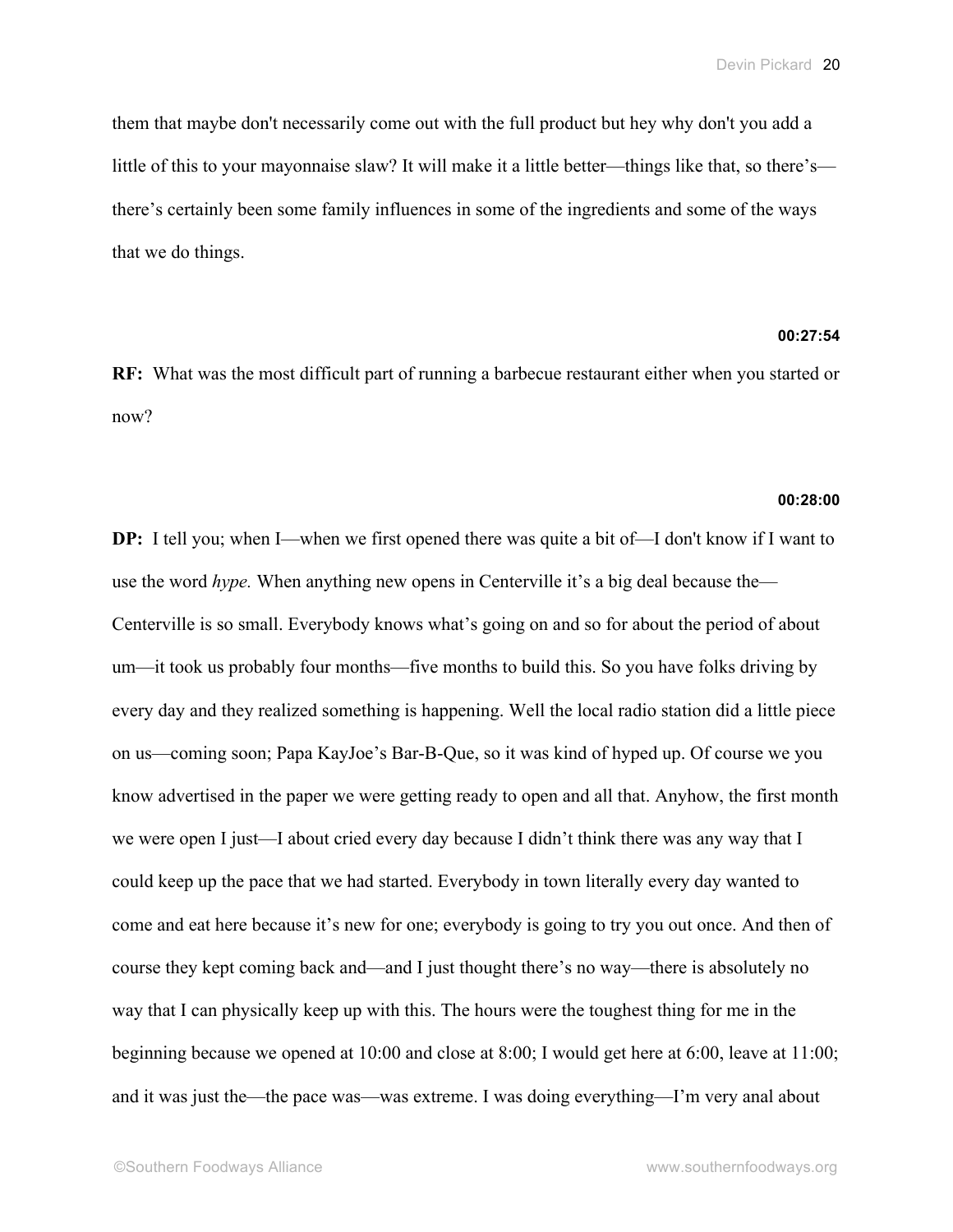the food. Now there's some things that I probably let go—I might not sweep—you know we might not keep the floors as clean as they should be as far as swept. You know there's some things I just tend to look over but the food—I want my hands—I wanted my hands in that food, maybe not literally but fixing it—every plate, every—every—everything. And so I just worked myself to death; wasn't very good at delegating at first. And I finally realized if I'm going to survive I've got to you know I got to let some other folks do some things here and teach them how to do it. So that was the hardest—that was the hardest part for me was learning that I've got to let go of some things okay and—and teach some folks to do that where I can focus on—on doing what I think we should do best which is—is cooking the meats and things of that nature. And that's not to say that—that the quality of any of that went down; it didn't. I tried to teach them how to do it right. So the—the—the most difficult thing for me and—and I'm very family oriented; you know now we have three children and working those long hours and still trying to find family time was—was the—the thing that was hardest for me to balance out. And I still don't know that I do it well. I think most anybody again who owns a restaurant would probably say the same things, especially if it's just a little sole proprietor restaurant, just a little mom and pop which is what we are and everything kind of falls on your shoulders. So I guess I was of the opinion that if it was going to get done right I was the one that had to do it and just—I just wore myself out. We opened—we were opened initially Monday through Saturday. I tried opening Sundays for a while; we're—and—and we tried to work that around going to church and it was just driving me insane. I couldn't you know—getting up, coming down here, getting it ready, going home, changing, going to church, coming back from church, coming back down here to work lunch, so predominantly in my—the first seven years or so of—of this restaurant's existence we were open Monday through Saturday. Well that gave us one day of rest and we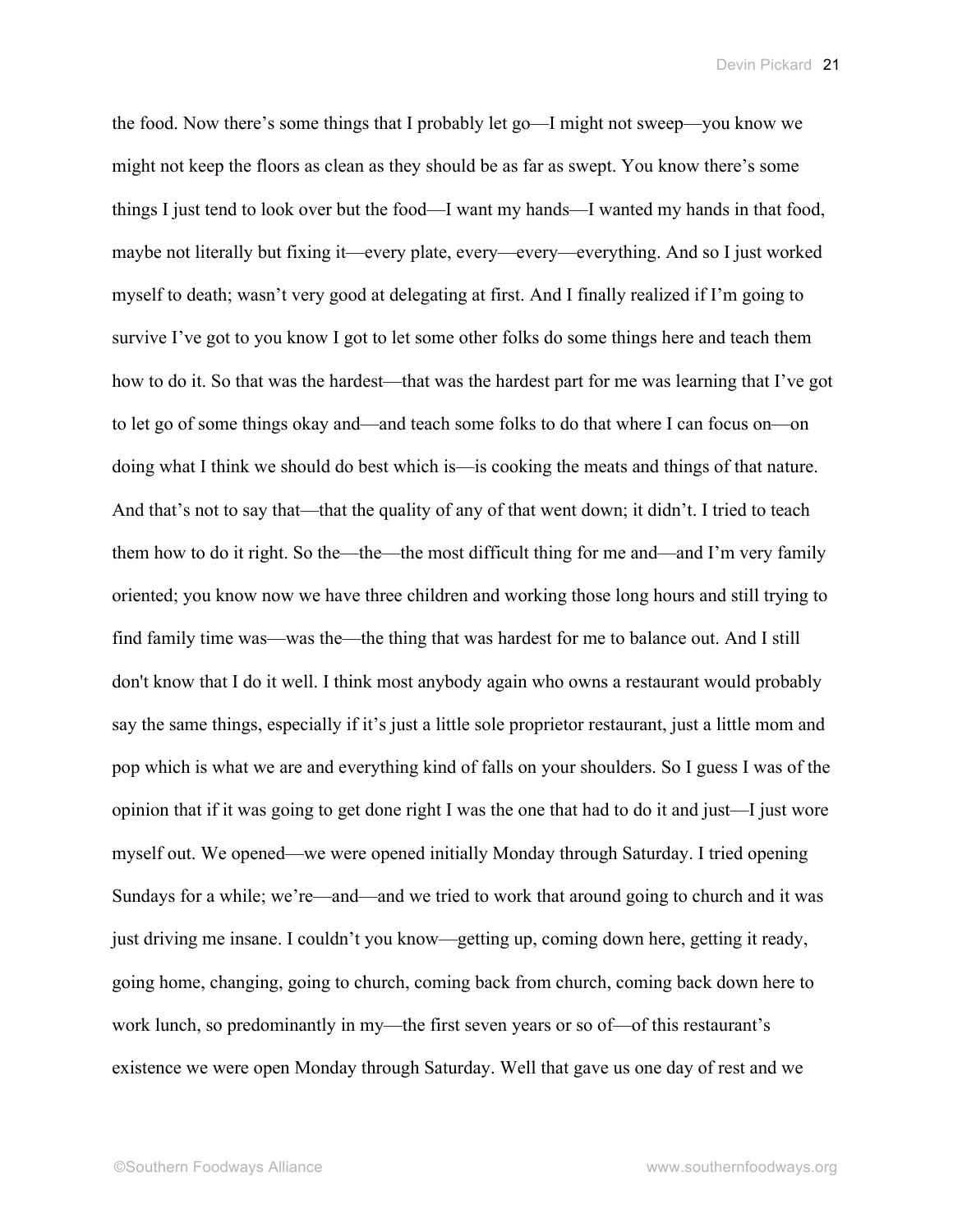figured God rested a day; we should at least do that as well. Now with my partners onboard they—they opened it on Sunday, so now it is open seven days a week but I could not physically do it. So—so that's a long answer to your question but I think just the time that's involved and and getting things done right that—that was probably the most difficult thing for me to get used to. I don't know if you ever get used to it; you just do what you have to—to get it done and—and to do it right.

# **00:31:58**

**RF:** Well what's the secret to making good barbecue? Or how is good barbecue made?

#### **00:32:04**

**DP:** I think time is—is a major part of that as I said earlier; I think that the slower that you can cook it at—at a safe heat—you know you don't want to obviously let it get lukewarm but I think time is—is an essential ingredient. We—the way we prepare and cook the barbecue, we utilize the grease. A lot of folks I have heard of people who will cook Boston butts and/or shoulders; they'll put them on the grill, season or salt them in some way and then they never touch them again ever—until they're done. I mean they just cook from the bottom up. To me that produces a real dry product, a very dry product and so the way that we do it, we cook them for a while both sides. Flip them back and forth. At one point of the process we pan them up and put them in a metal—long metal pans. We put—we foil them up; once they've gotten what we consider to be enough—enough smoke to—to flavor it, then it essentially cooks probably half the time in—in pans which holds the grease. The grease doesn't—it doesn't get wasted. And so we—we mix part of that grease back in with the meat, which produces a very tender—it's moist yet not greasy.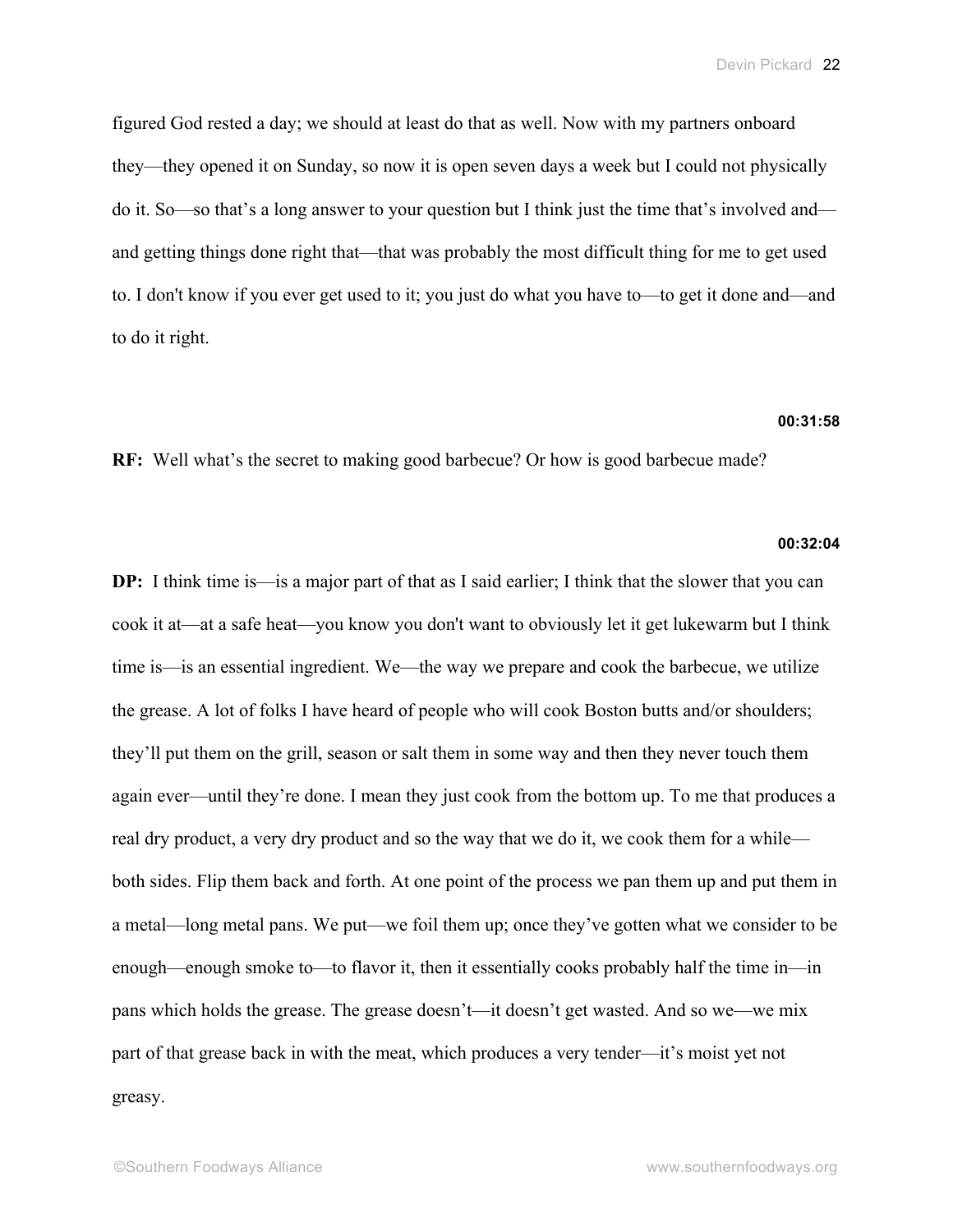**RF:** Do—do you baste it or do you mix it in—?

# **00:33:30**

**DP:** No, no; no, we—we—when we—when we pull the barbecue we have—I mean we—we pull—pull it off and it's hot. I mean it's steaming hot. We have these heavy rubber gloves and we pull the—pull the bones and all that out, put the meat in this big pot that we mix it in and then pour the grease back over the top of it. And then with these gloves we just—we just start mixing. And—and it takes about five—ten minutes to you know pull out some of the waste; there's not much but pull out a little bit of gristle or this or that and—and—and that's—to me, my opinion that's where a lot of places lose their flavor. That's why you've got to have sauce to put on it because you—grease, I know when folks think of grease they think of—of unhealthy which obviously it—it is but think of—of you know grease as your friend. Pork fat rules I think is what—what's his name says, and it does. I mean I think that's where the flavor is at. I have a buddy who had moved to Lake Geneva, Wisconsin a few years ago to sell real estate and he developed a friendship with a guy who had a restaurant and he fancied himself on learning how to cook southern barbecue. It's a tourist town and he flew me up there to sort of teach him. Well he had a—one of these small electric rotisserie pits that you, you know you add a little Liquid Smoke and—and maybe a stick of wood to—to cook it with. And he could not figure out—and he could not get it right; it didn't taste good to him. It was just bland and dry. So I went up there and he cooked them and he opened the door and he said what do we need—where—where am I going wrong? And there was a drip pan at the bottom and it was full of grease. And I said that's where your flavor is at. So we took the—took the meat off, kind of pulled it, took that drip pan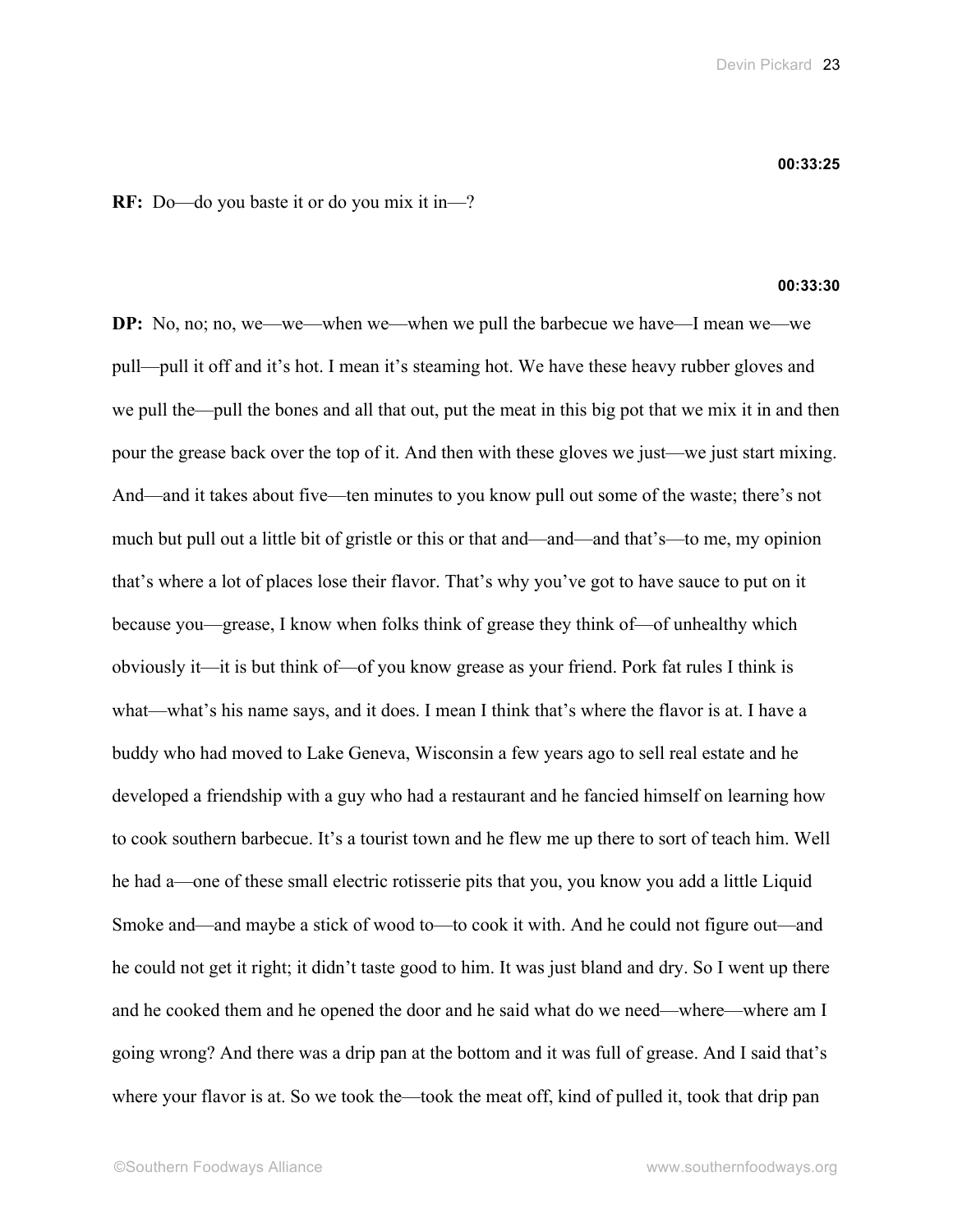**00:35:33**

**00:35:43**

**00:35:44**

**00:35:47**

and poured that grease back on top of it and you would think that—we would have hit gold. He just absolutely was beside his self at how much different that meat tasted once we poured the grease or the fat and mixed it back in with it—how—how much better it was; I mean that's where the flavor is at.

So my opinion for the way we do it anyway, the—the key to good barbecue is—is grease. I know it sounds—I know it doesn't sound good but I mean it's not greasy but it's—

**RF:** No; it sounds real good.

**DP:** Yeah; it is—yeah.

**RF:** Did that carry over from Cherry's or did you—?

**00:35:50**

**DP:** Yes; that's exactly right.

**00:35:51**

**RF:** It sounds like Cherry's—I mean both the cornbread and the use of the grease—the two things that I have not seen anywhere else, it sounds like the—the man behind Cherry's was you know kind of an inventor?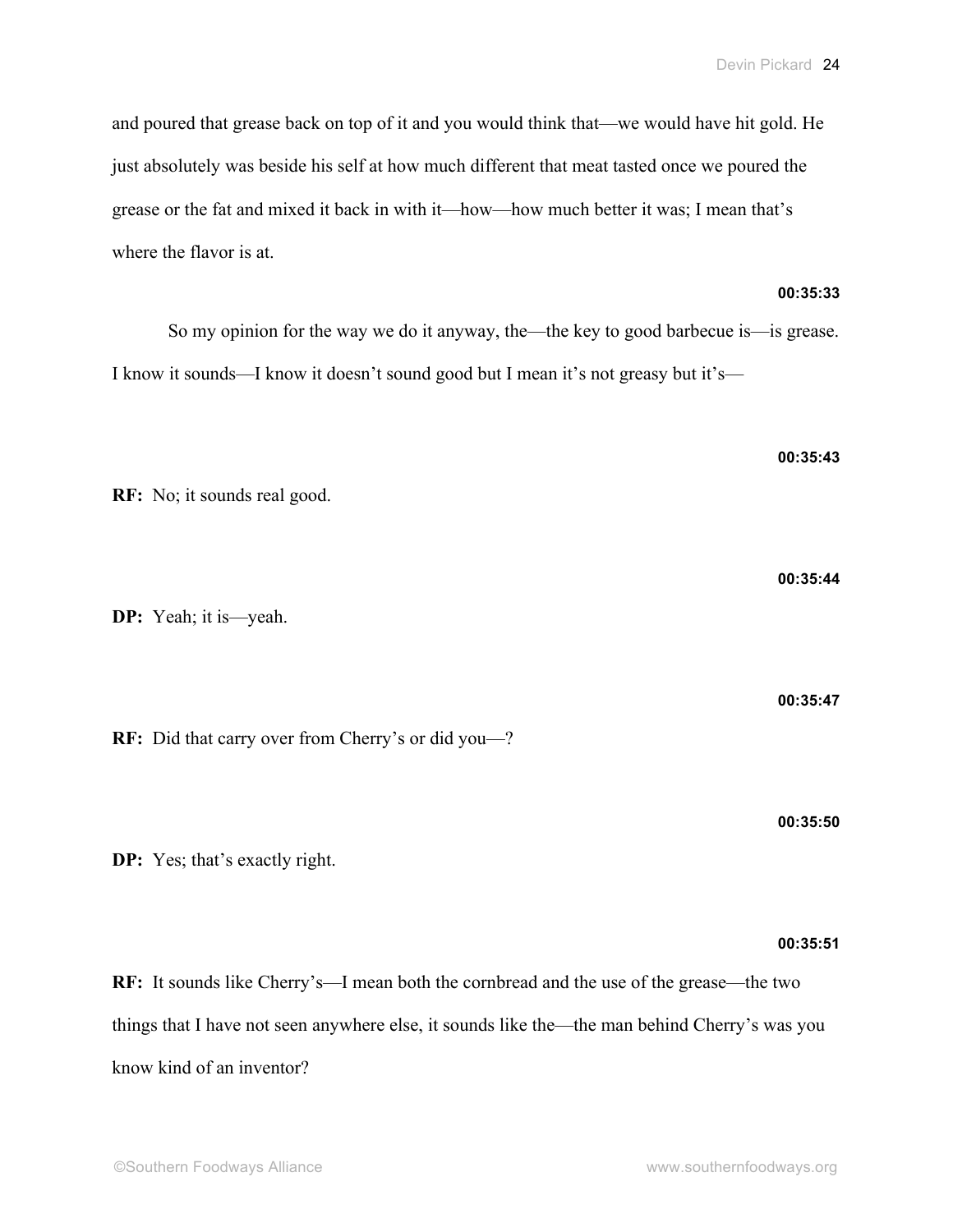**00:36:08**

**DP:** Yeah; yeah I will say this. Those—or the cornbread was certainly something that they were doing when we got there. Now when we cooked shoulders in Dixon we—we wrapped them twice and—and actually in two pieces of aluminum foil, wrapped them up really tightly and that's where the grease—the grease would—would stay in there. Since we came here using Boston butts we put—we—we don't wrap them in foil. We put them in these long—long pans and actually we put the barbecue back in there. But anyhow, it—it is something that he did and again we've—we've tweaked it a little bit and done some different things but the base concept and idea certainly came from—from working there in Dixon and—and again it—those—some of those things have evolved over the years and we've put our little touch on it. But the—the grease is absolutely where it's at. I've—I've eaten a lot of barbecue and—and that's not to say that that other barbecue—barbecue that's dry isn't—isn't necessarily good. I mean everybody has their own different tastes and likes and dislikes, but this barbecue is real easy to eat. You don't have to tear it out—off with your—your teeth. It's kind of funny; I have a lot of folks with small children and then a lot of folks with older parents who don't have very good teeth **[***Laughs***]** say that your barbecue is easy to eat because it's—it's soft and it's moist and it's—it's—it's—it's pretty good.

#### **00:37:38**

**RF:** Right and—and just one more question; Mr. Cherry, did he come up with his ideas do you know? Did he get them from somewhere else?

#### **00:37:44**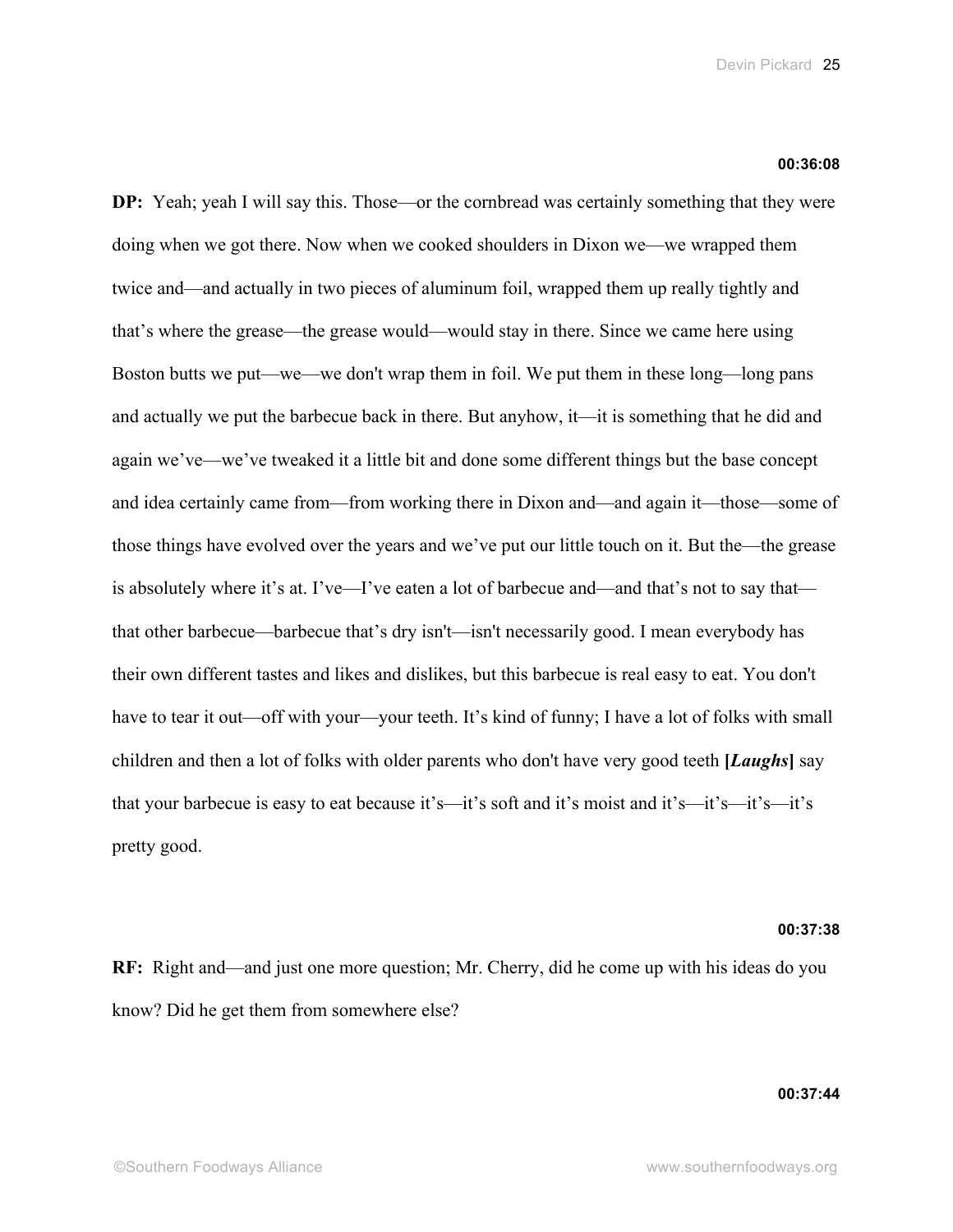**DP:** His—his father, his father's name was Moon—Moon Cherry and I—I believe that he was also in the restaurant business before Bob and I'm not exactly sure which of those two folks—it was either he or his dad that came up with the—some of these base recipes. I know that some of the sauce recipes were his mom's. Her name was Rebecca so you know it—they—they—I guess they all kind of came up with some of it, came up with some of it together. So and again like like most good things it did kind of just kind of evolved as we—as we—as we went.

# **00:38:27**

**RF:** And just one more; why do you think barbecue is so important to Tennessee or why do you think all—everyone in Tennessee eats barbecue?

## **00:38:35**

**DP:** I think most folks around here—I don't want to say just completely in the South—you know have a lot of meat and threes for instance; you know that. I don't know that—that's a—that terminology is used in many places. We have two or three meat and threes here—restaurant meat and threes. And folks want meat with—they're not very many vegetarians around here—raised on meat and taters you know and I think meat is a substantial part of a meal whether it be breakfast with bacon or ham, sausage, lunch or supper; I just think folks like red meat. Now I know that you know there are all types of studies out that red meat is not good for you and this and that but it doesn't seem to be slowing most folks down. And it's—I mean it's—it's what has—it's certainly what has kept us in business.

**00:39:34**